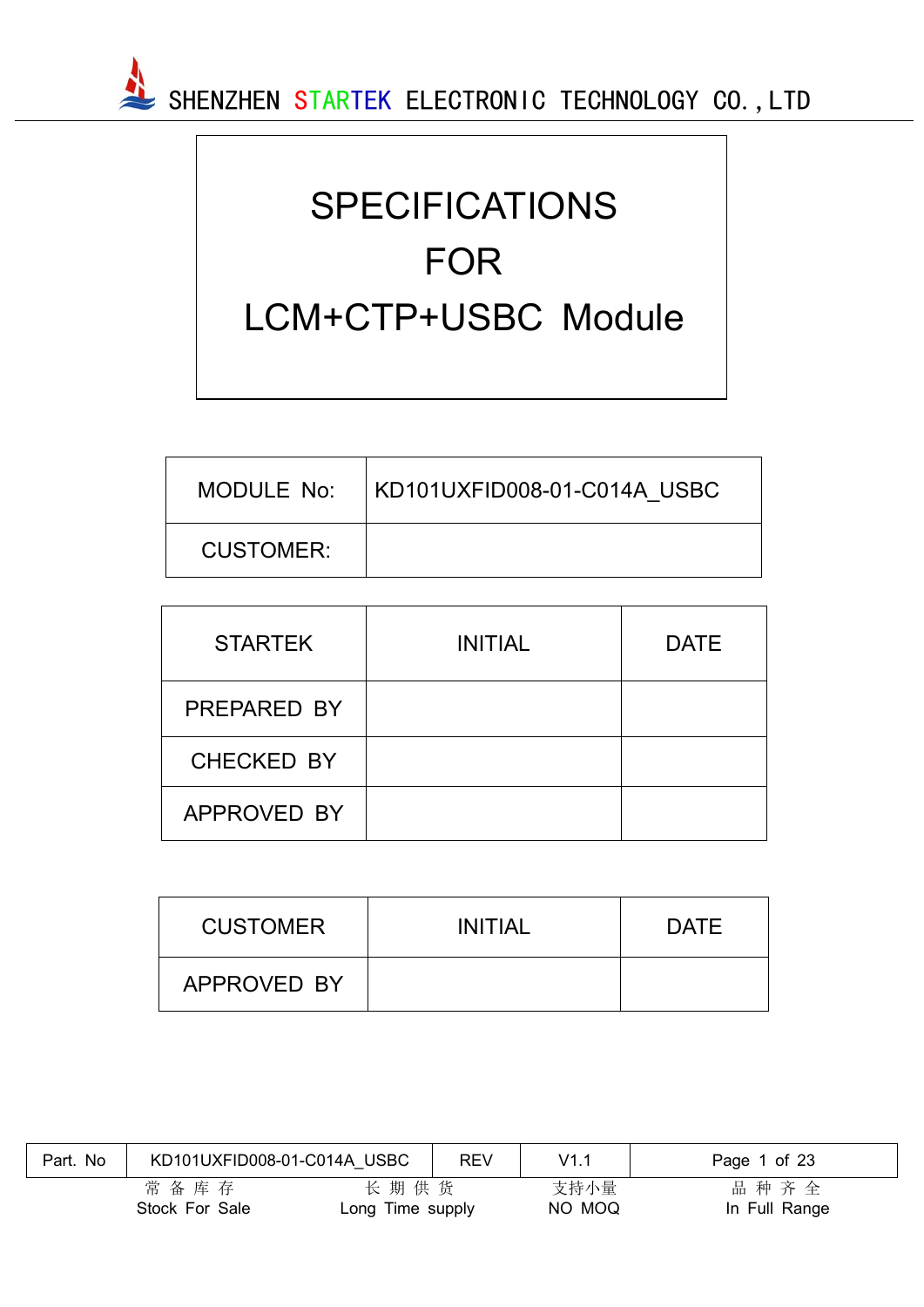

## **Revision History**

| Date       | Rev. No. | Page       | Summary       |
|------------|----------|------------|---------------|
| 2019.10.26 | V1.0     | <b>ALL</b> | First version |
| 2019.01.08 | V1.1     | Drawing    |               |
|            |          |            |               |
|            |          |            |               |
|            |          |            |               |
|            |          |            |               |

| Part. No | KD101UXFID008-01-C014A USBC |                          | <b>REV</b> | V1.1           | Page 2 of 23          |
|----------|-----------------------------|--------------------------|------------|----------------|-----------------------|
|          | 常备库存<br>Stock For Sale      | 长期供货<br>Long Time supply |            | 支持小量<br>NO MOQ | 品种齐全<br>In Full Range |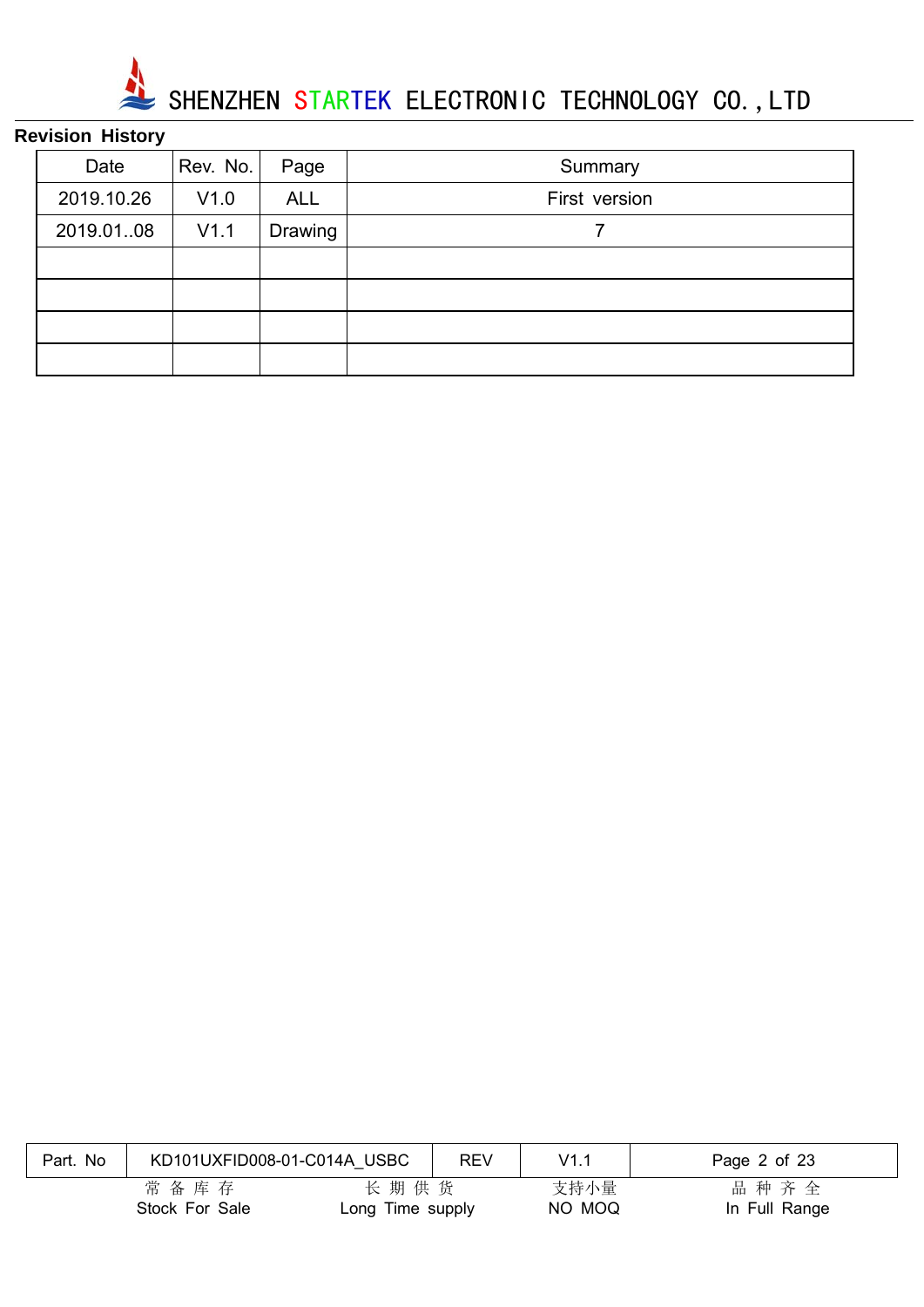

## Contents

| 1.2                                                                              |  |
|----------------------------------------------------------------------------------|--|
| 1.3                                                                              |  |
| 1.4                                                                              |  |
| 1.5                                                                              |  |
| 1.6                                                                              |  |
|                                                                                  |  |
|                                                                                  |  |
|                                                                                  |  |
| 2.2 POWER ON/OFF AND Backlight PWM extensions key PIN Definition & Signal        |  |
|                                                                                  |  |
|                                                                                  |  |
| 2.4 Audio headphone socket PIN Define & Input Signal Connector 12                |  |
|                                                                                  |  |
|                                                                                  |  |
| 3.1 This product supports the following operating systems: Windows 10, Andriod13 |  |
|                                                                                  |  |
|                                                                                  |  |
|                                                                                  |  |
|                                                                                  |  |
|                                                                                  |  |
|                                                                                  |  |
|                                                                                  |  |
|                                                                                  |  |
|                                                                                  |  |
|                                                                                  |  |
|                                                                                  |  |
|                                                                                  |  |
|                                                                                  |  |
|                                                                                  |  |
|                                                                                  |  |

| Part. No | KD101UXFID008-01-C014A USBC |                          | <b>REV</b> | V1.1           | Page 3 of 23          |
|----------|-----------------------------|--------------------------|------------|----------------|-----------------------|
|          | 常备库存<br>Stock For Sale      | 长期供货<br>Long Time supply |            | 支持小量<br>NO MOQ | 品种齐全<br>In Full Range |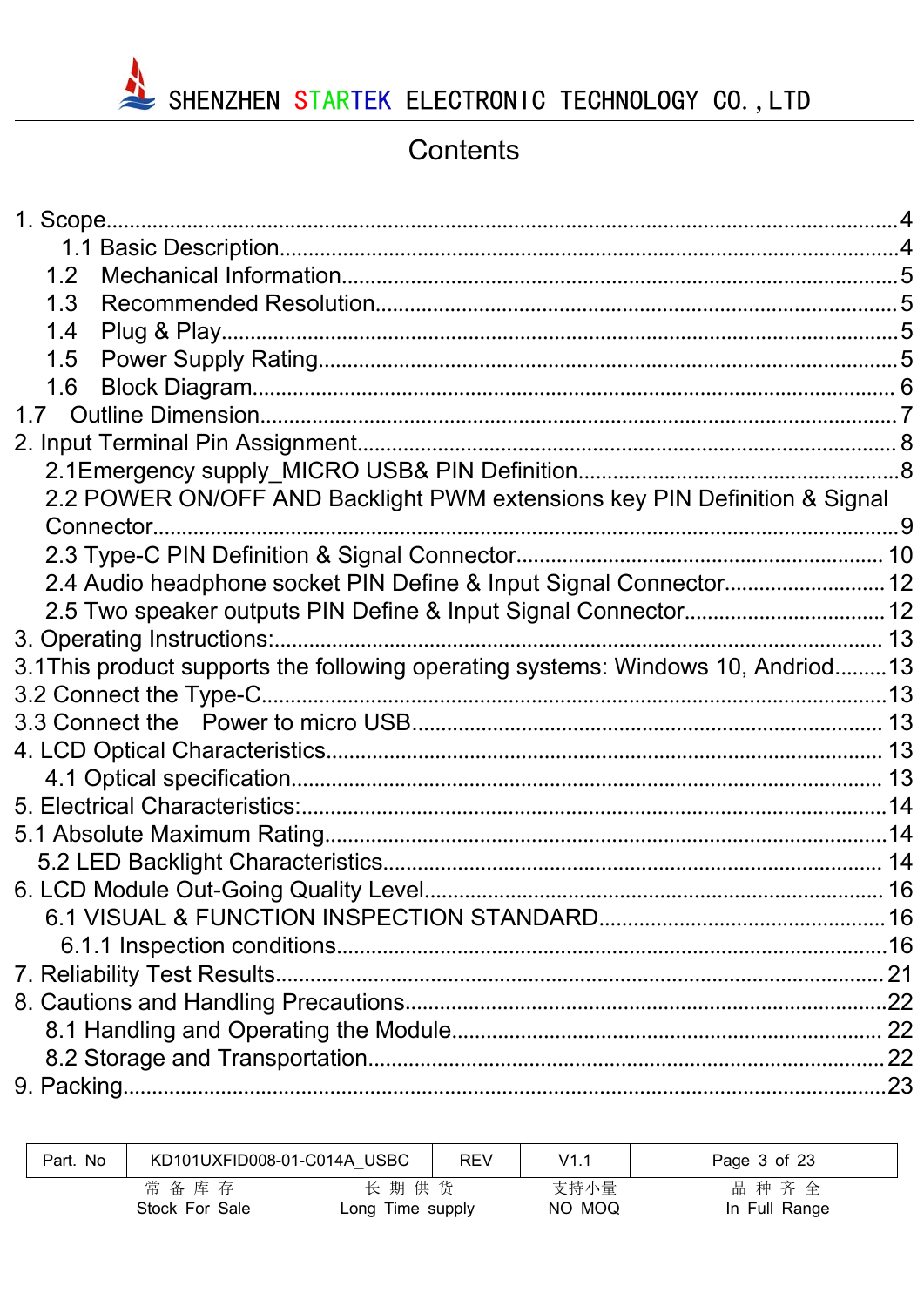

## **1. Scope**

This specifications cover the requirements of **10.1"** TFT-LCD module with TYPE-C interface.This module is consist of a Transmissive TFT-LCD Panel, driver circuit, a capacitive touch panel, backlight unit. The LCD module can meet the requirement of RoHS compliance.

#### **1.1 Basic Description**

|                                            | <b>Specifications</b>                   |                      |             |
|--------------------------------------------|-----------------------------------------|----------------------|-------------|
| <b>General Information</b><br><b>Items</b> | <b>Main Panel</b>                       | Unit                 | <b>Note</b> |
| Display area(AA)                           | 135.36(H)*216.58(V) (10.1 inch)         | mm                   |             |
| Driver element                             | <b>TFT</b> active matrix                |                      |             |
| Display colors                             | 16.7M                                   | colors               |             |
| Number of pixels                           | 1200(RGB)*1920                          | Pixels               |             |
| Pixel arrangement                          | <b>RGB</b> vertical stripe              |                      |             |
| Pixel pitch                                | $0.1128(H)^*0.1128(V)$                  | mm                   |             |
| Viewing angle                              | Free                                    | o'cloc               |             |
| <b>LCM</b> Interface                       | <b>TYPE-C</b>                           |                      |             |
| Display mode                               | <b>Transmissive /Normally Black</b>     |                      |             |
| Operating temperature                      | $-10 - +50$                             | $^{\circ}$ C         |             |
| Storage temperature                        | $-20 - +60$                             | $\mathrm{C}^{\circ}$ |             |
| Lamination                                 | Use optical bonding between LCM and CTP |                      |             |
| <b>LCM+CTP Luminance</b>                   | 450 nits (Typ.)                         |                      |             |
| CTP Interface/                             | TYPE-C                                  |                      |             |
| <b>CTP Firmware Version</b>                | KDK101_008-01-C014A_CTP_V01             |                      |             |
| <b>Touch Cover Thickness</b>               | 1.1mm with chemical strengthening       |                      |             |
| <b>Touch Point</b>                         | 10 points and Gestures                  |                      |             |
| Video Input                                | <b>TYPE-C</b>                           |                      |             |
| <b>TYPE-C it Firmware Version</b>          | KD101UXFID008-01_USBC_V01               |                      |             |

| Part. No | KD101UXFID008-01-C014A USBC |                          | <b>REV</b> | V1.1           | Page 4 of 23          |
|----------|-----------------------------|--------------------------|------------|----------------|-----------------------|
|          | 常备库存<br>Stock For Sale      | 长期供货<br>Long Time supply |            | 支持小量<br>NO MOQ | 品种齐全<br>In Full Range |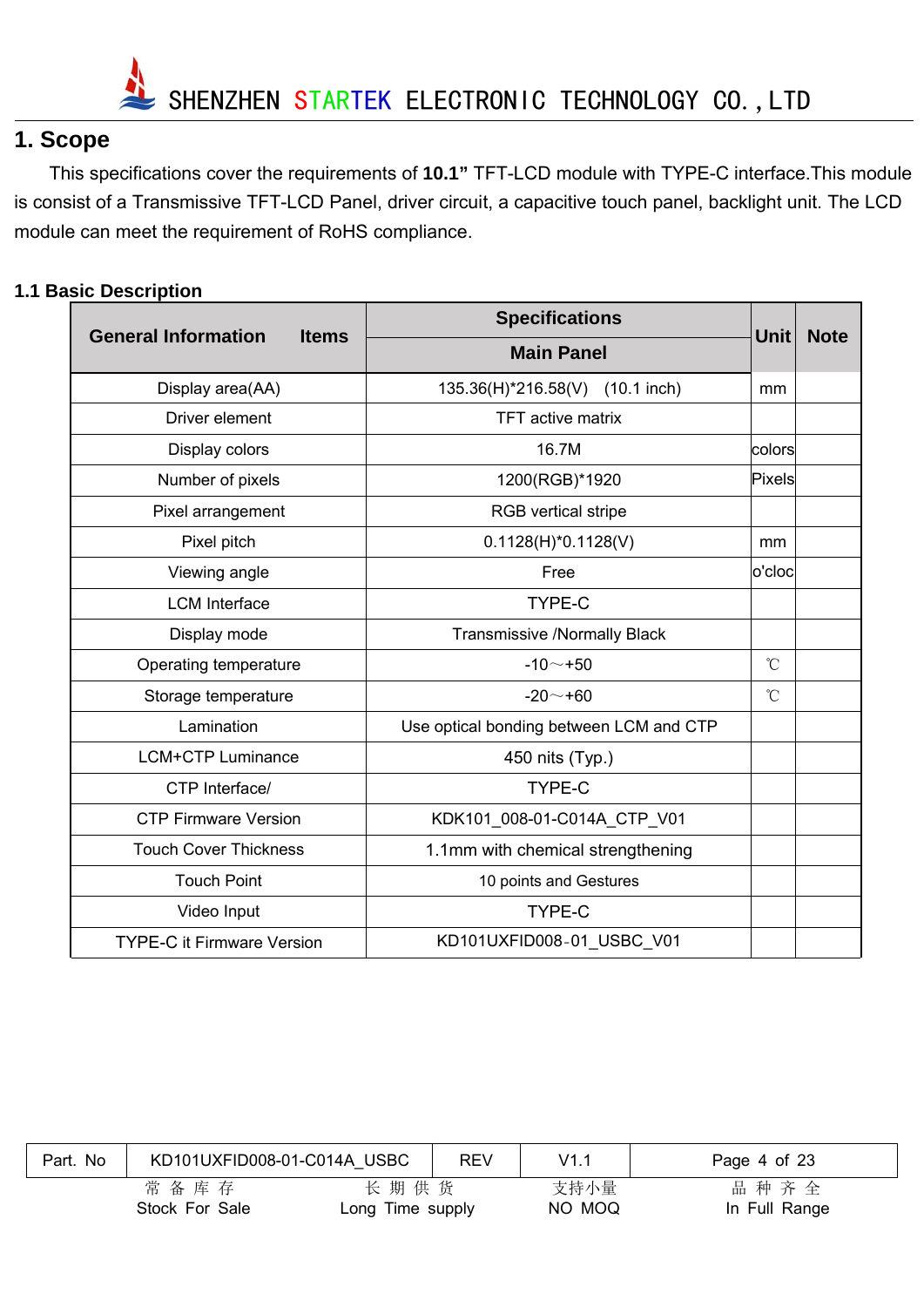

#### **1.2 Mechanical Information**

|        | <b>Item</b>   | Min.           | Typ.  | Max.                     | <b>Unit</b> | <b>Note</b> |
|--------|---------------|----------------|-------|--------------------------|-------------|-------------|
|        | Horizontal(H) | -              | 159   | $\qquad \qquad$          | mm          |             |
| Module | Vertical(V)   | ۰.             | 244.6 | $\overline{\phantom{a}}$ | mm          |             |
| size   | Depth(D)      | -              | 16.11 | $\overline{\phantom{0}}$ | mm          |             |
|        | Weight        | $\blacksquare$ | 350   | $\overline{\phantom{0}}$ | g           |             |

#### **1.3 Recommended Resolution**

| ותווור.<br>וני<br>тиненоес<br>. | 71<br>$- - -$<br>$\sim$<br>____ |
|---------------------------------|---------------------------------|
|---------------------------------|---------------------------------|

#### **1.4 Plug & Play**

DDC2B /VESA Standard

## **1.5 Power Supply Rating**

| <b>Power Consumption</b> | 4 Watt (Typ.) |
|--------------------------|---------------|
| DC POWER                 | 5V 2A(Typ.)   |

| Part. No | KD101UXFID008-01-C014A USBC |                          | REV | V1.1           | Page 5 of 23          |
|----------|-----------------------------|--------------------------|-----|----------------|-----------------------|
|          | 常备库存<br>Stock For Sale      | 长期供货<br>Long Time supply |     | 支持小量<br>NO MOQ | 品种齐全<br>In Full Range |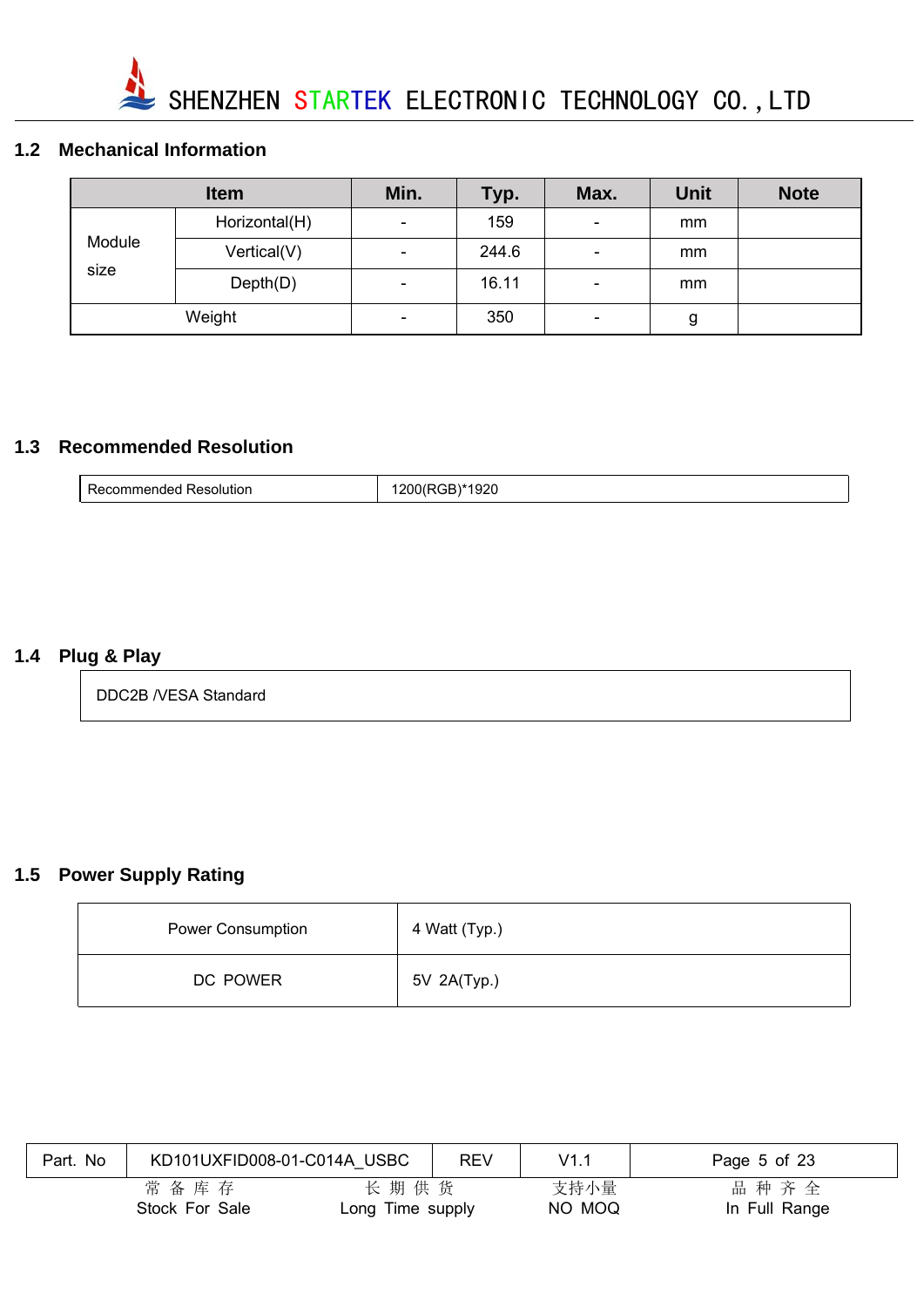

**1.6 Block Diagram**



| No<br>Part. | KD101UXFID008-01-C014A USBC |                          | <b>REV</b> | V1.1           | Page 6 of 23          |
|-------------|-----------------------------|--------------------------|------------|----------------|-----------------------|
|             | 常备库存<br>Stock For Sale      | 长期供货<br>Long Time supply |            | 支持小量<br>NO MOQ | 品种齐全<br>In Full Range |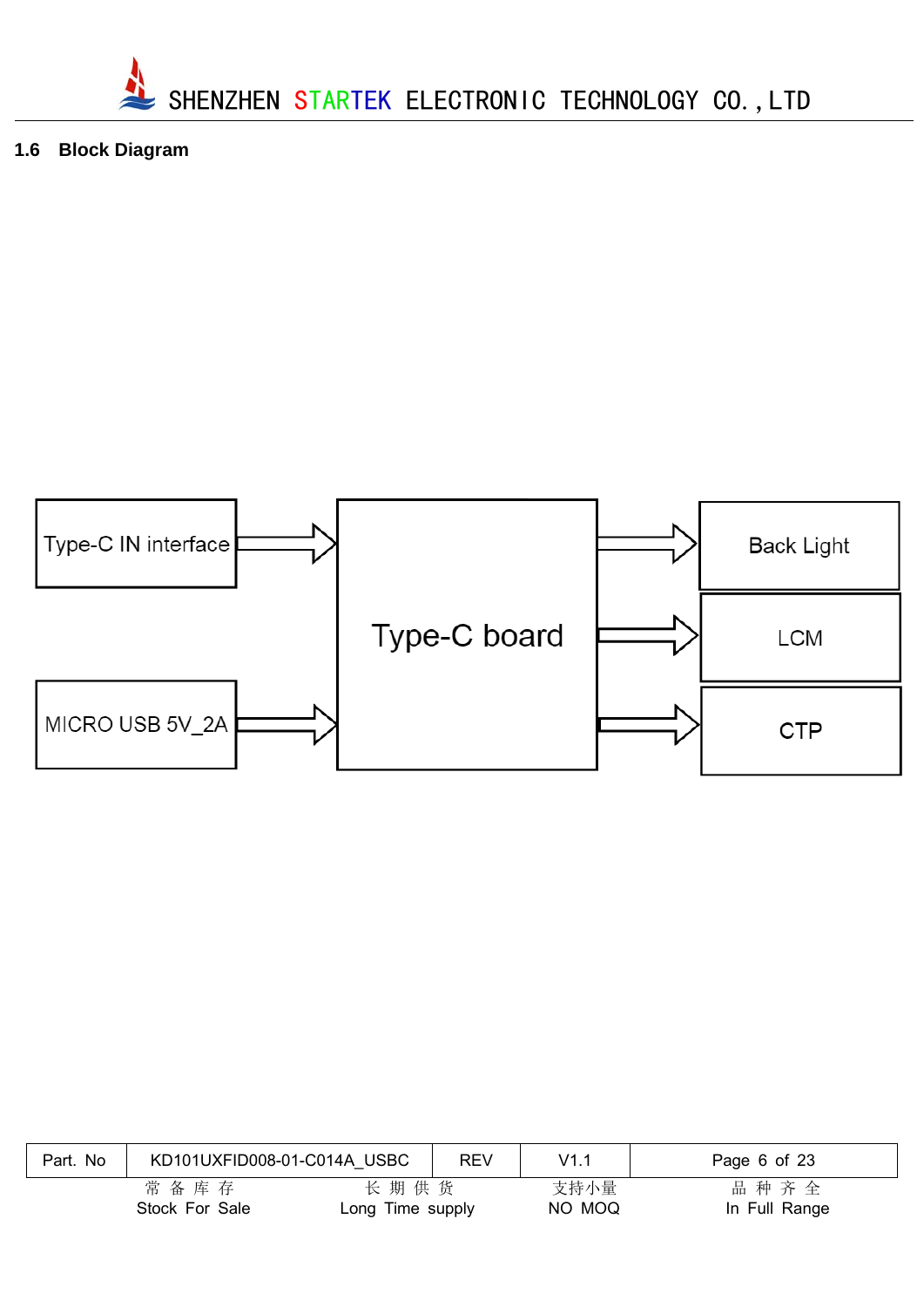

**1.7 Outline Dimension**



常 备 库 存 不 一 一 长 期 供 货 不 一 支持小量 不 一 品 种 齐 全 Stock For Sale **Long Time supply** NO MOQ **In Full Range**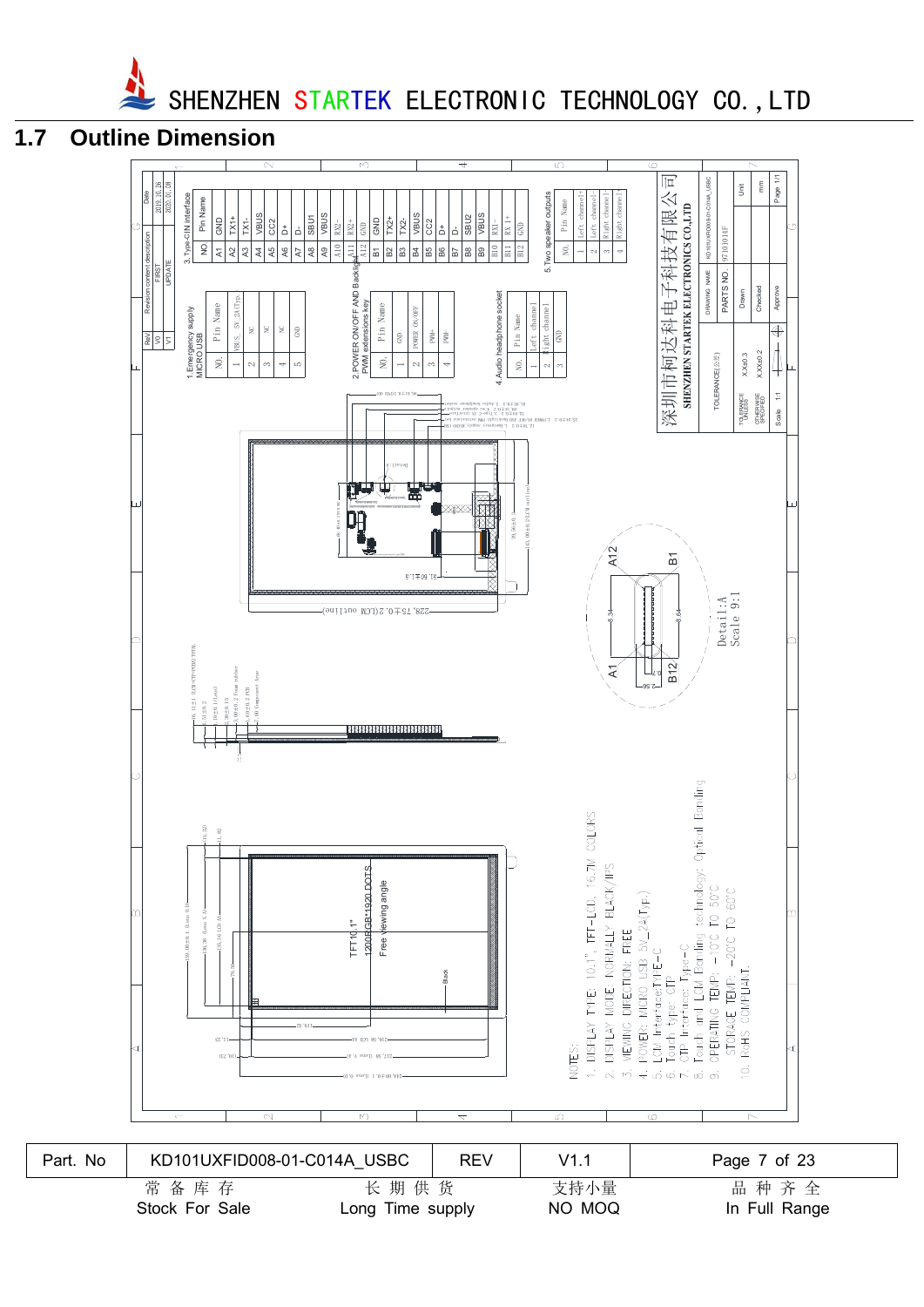SHENZHEN STARTEK ELECTRONIC TECHNOLOGY CO., LTD

## **2. Input Terminal Pin Assignment**

## **2.1Emergency supply\_MICRO USB& PIN Definition**

| NO. | <b>SYMBOL</b>    | <b>DISCRIPTION</b>            | 1/O |
|-----|------------------|-------------------------------|-----|
|     | DC:5V,0.5A(Typ.) | Supply voltage(5.0V,2A Typ.). | P   |
| 2   | <b>NC</b>        | No Connection.                | I/O |
| 3   | <b>NC</b>        | No Connection.                | 1/O |
| 4   | <b>NC</b>        | No Connection.                |     |
| 5   | <b>GND</b>       | Ground.                       | P   |



| Part. No | KD101UXFID008-01-C014A USBC |                          | <b>REV</b> | V1.1           | Page 8 of 23          |
|----------|-----------------------------|--------------------------|------------|----------------|-----------------------|
|          | 常备库存<br>Stock For Sale      | 长期供货<br>Long Time supply |            | 支持小量<br>NO MOQ | 品种齐全<br>In Full Range |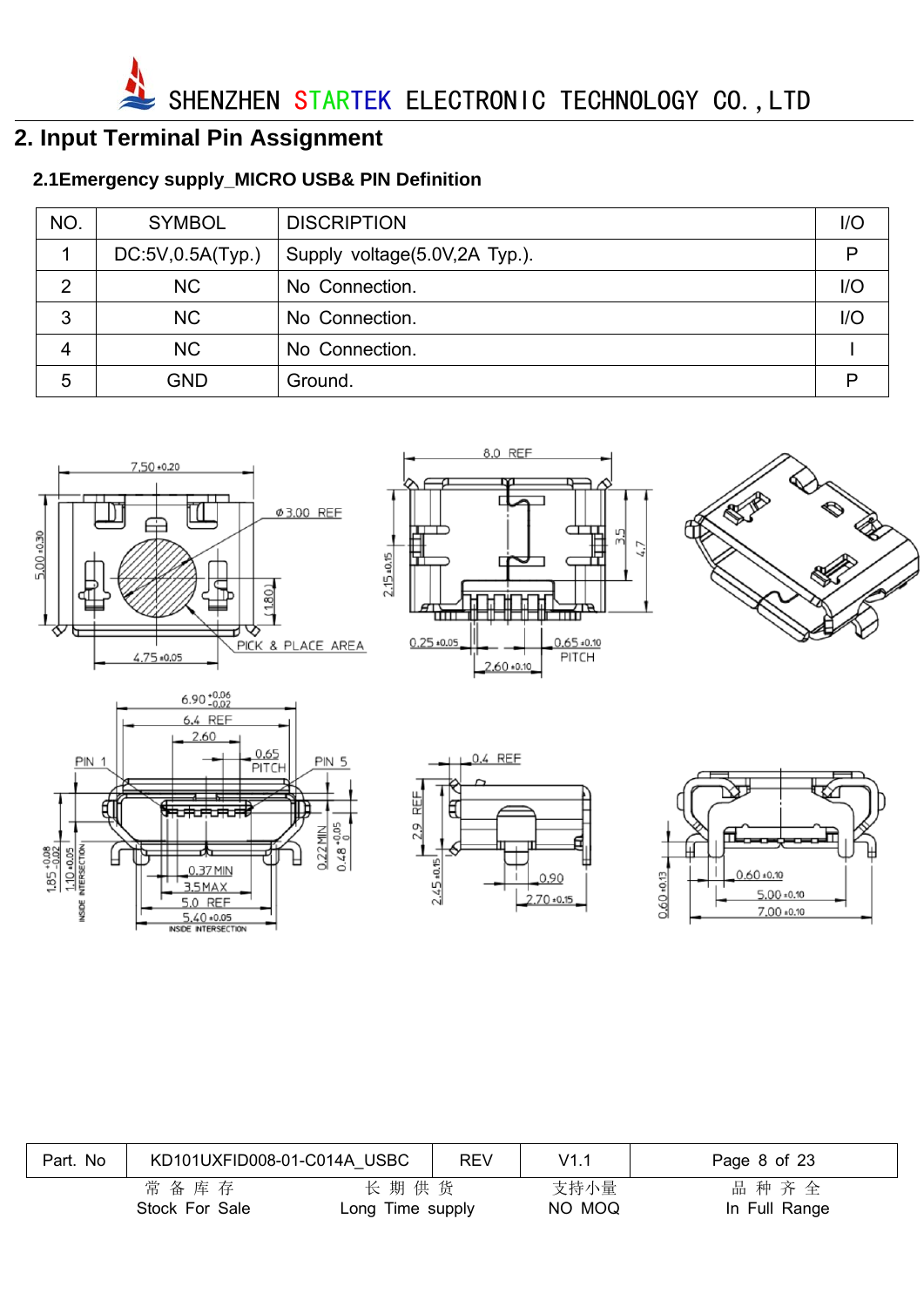### **2.2 POWER ON/OFF AND Backlight PWM extensions key PIN Definition & Signal Connector**

| NO. | <b>SYMBOL</b> | <b>DISCRIPTION</b>                                                  |
|-----|---------------|---------------------------------------------------------------------|
|     | <b>GND</b>    | Ground                                                              |
| 2   | POWER ON/OFF  | ON/OFF KEY                                                          |
| 3   | PWM+          | The backlight brightness of each button is increased by one level u |
|     |               | ntil the maximum brightness reaches (9 level).                      |
| 4   | PWM-          | The backlight brightness of each button is reduced by one           |
|     |               | evel until the lowest brightness reaches (level 9).                 |

note: SMT PH2.0mm spacing connector 4p





| Part. No | KD101UXFID008-01-C014A USBC |                          | <b>REV</b> | V1.1           | Page 9 of 23          |
|----------|-----------------------------|--------------------------|------------|----------------|-----------------------|
|          | 常备库存<br>Stock For Sale      | 长期供货<br>Long Time supply |            | 支持小量<br>NO MOQ | 品种齐全<br>In Full Range |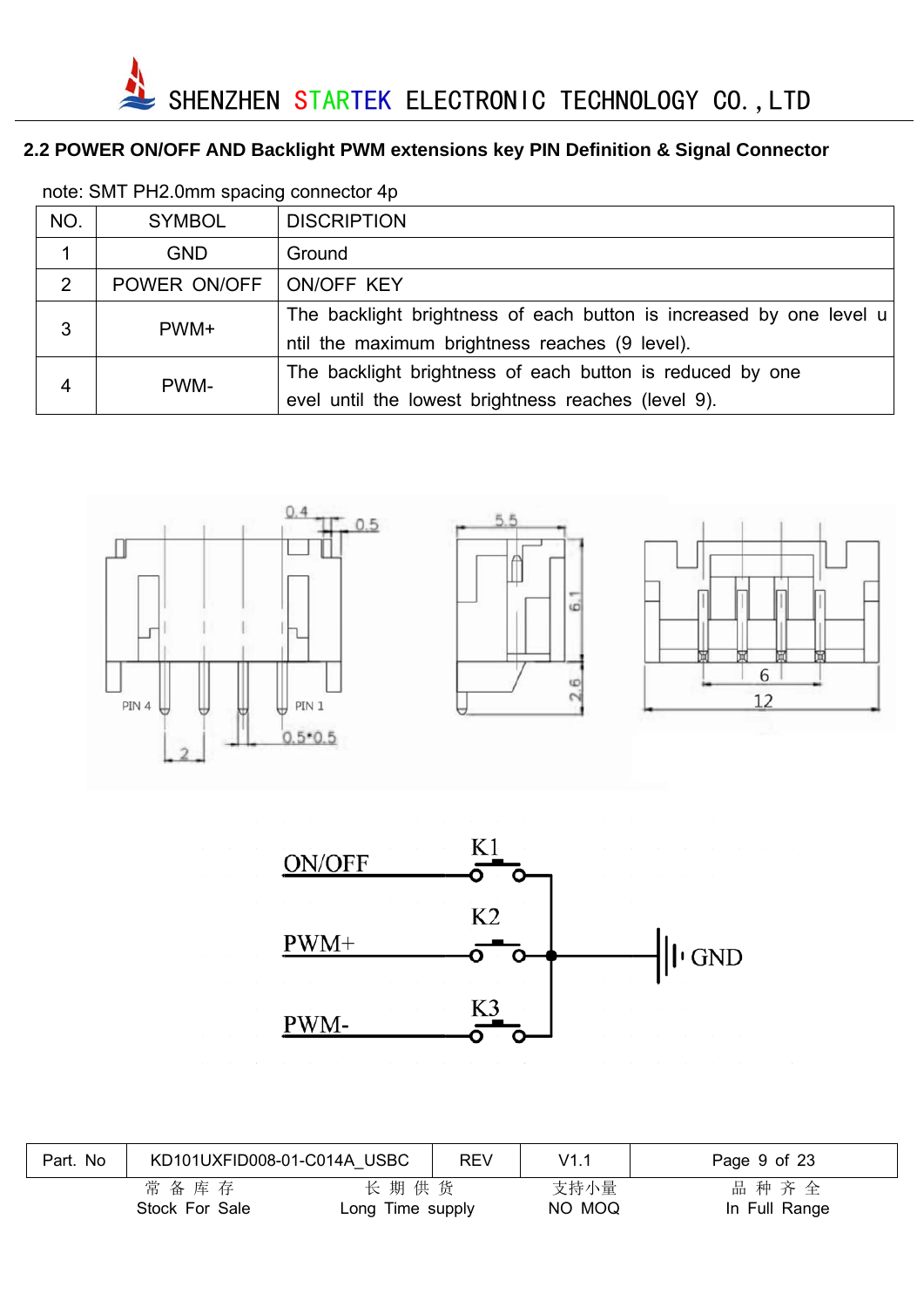## **2.3 Type-C PIN Definition & Signal Connector**

| NO.            | <b>SYMBOL</b>    | <b>DISCRIPTION</b>                       |  |  |  |  |
|----------------|------------------|------------------------------------------|--|--|--|--|
| A <sub>1</sub> | <b>GND</b>       | Ground                                   |  |  |  |  |
| A2             | $TX1+$           |                                          |  |  |  |  |
| A3             | <b>TX1-</b>      | Superspeed transmitter differential pair |  |  |  |  |
| A4             | <b>VBUS</b>      | Power                                    |  |  |  |  |
| A <sub>5</sub> | CC <sub>2</sub>  | Configuration                            |  |  |  |  |
| A <sub>6</sub> | D+               |                                          |  |  |  |  |
| A7             | D-               | USB 2.0 differential pair                |  |  |  |  |
| A <sub>8</sub> | SBU1             | Reserved                                 |  |  |  |  |
| A <sub>9</sub> | <b>VBUS</b>      | Power                                    |  |  |  |  |
| A10            | <b>RX2-</b>      |                                          |  |  |  |  |
| A11            | $RX2+$           | Superspeed receiver differential pair    |  |  |  |  |
| A12            | <b>GND</b>       | Ground                                   |  |  |  |  |
| <b>B1</b>      | <b>GND</b>       | Ground                                   |  |  |  |  |
| <b>B2</b>      | $TX2+$           |                                          |  |  |  |  |
| B <sub>3</sub> | <b>TX2-</b>      | Superspeed transmitter differential pair |  |  |  |  |
| <b>B4</b>      | <b>VBUS</b>      | Power                                    |  |  |  |  |
| B <sub>5</sub> | CC <sub>2</sub>  | Configuration                            |  |  |  |  |
| B <sub>6</sub> | D+               |                                          |  |  |  |  |
| <b>B7</b>      | D-               | USB 2.0 differential pair                |  |  |  |  |
| B <sub>8</sub> | SBU <sub>2</sub> | Reserved                                 |  |  |  |  |
| <b>B9</b>      | <b>VBUS</b>      | Power                                    |  |  |  |  |
| <b>B10</b>     | <b>RX1-</b>      |                                          |  |  |  |  |
| <b>B11</b>     | $RX1+$           | Superspeed receiver differential pair    |  |  |  |  |
| <b>B12</b>     | <b>GND</b>       | Ground                                   |  |  |  |  |

| Part. No | KD101UXFID008-01-C014A USBC |                          | <b>REV</b> | V1.1           | Page 10 of 23         |
|----------|-----------------------------|--------------------------|------------|----------------|-----------------------|
|          | 常备库存<br>Stock For Sale      | 长期供货<br>Long Time supply |            | 支持小量<br>NO MOQ | 品种齐全<br>In Full Range |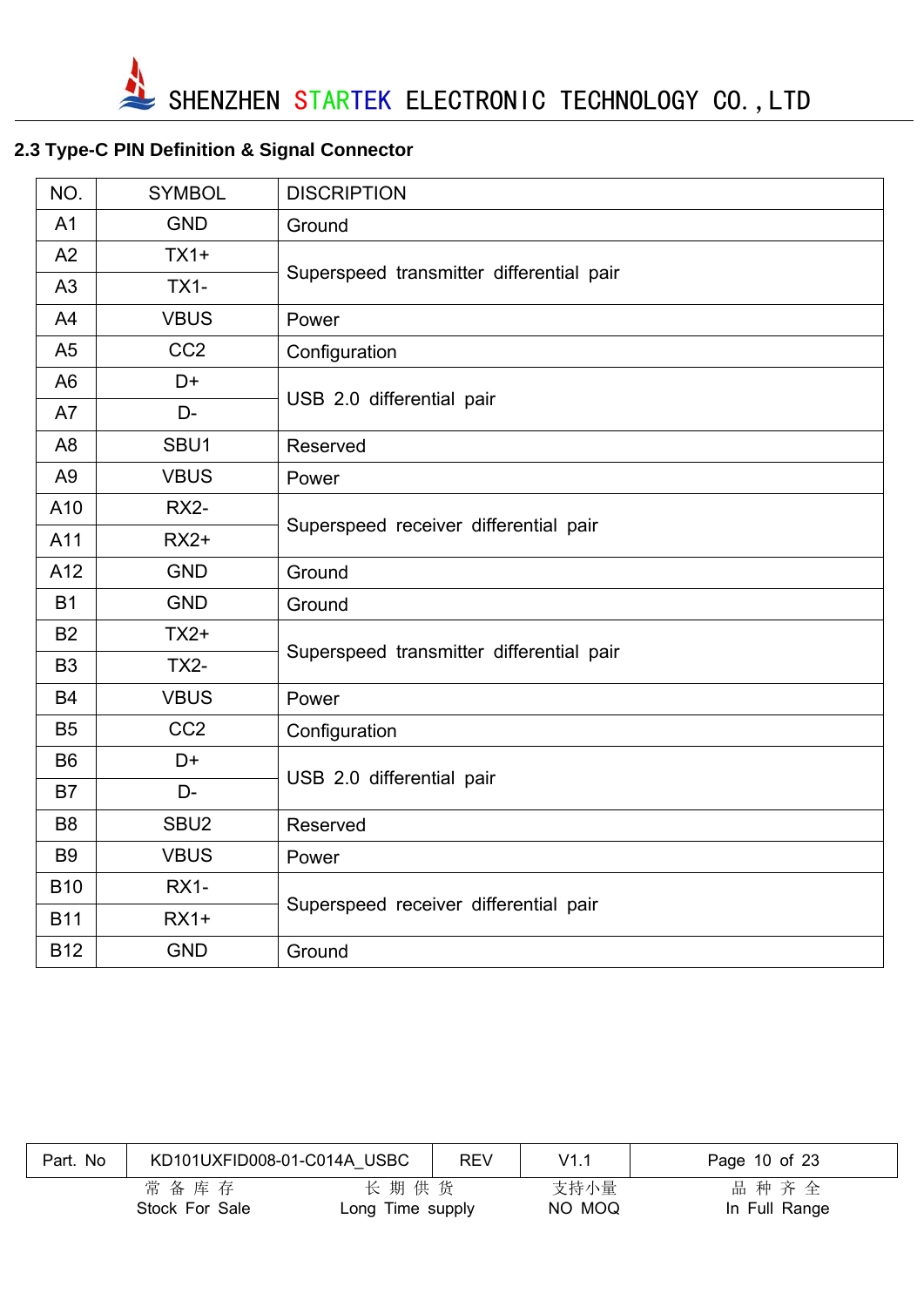















| Part. No | KD101UXFID008-01-C014A USBC |                          | <b>REV</b> | V1.1           | Page 11 of 23         |
|----------|-----------------------------|--------------------------|------------|----------------|-----------------------|
|          | 常备库存<br>Stock For Sale      | 长期供货<br>Long Time supply |            | 支持小量<br>NO MOQ | 品种齐全<br>In Full Range |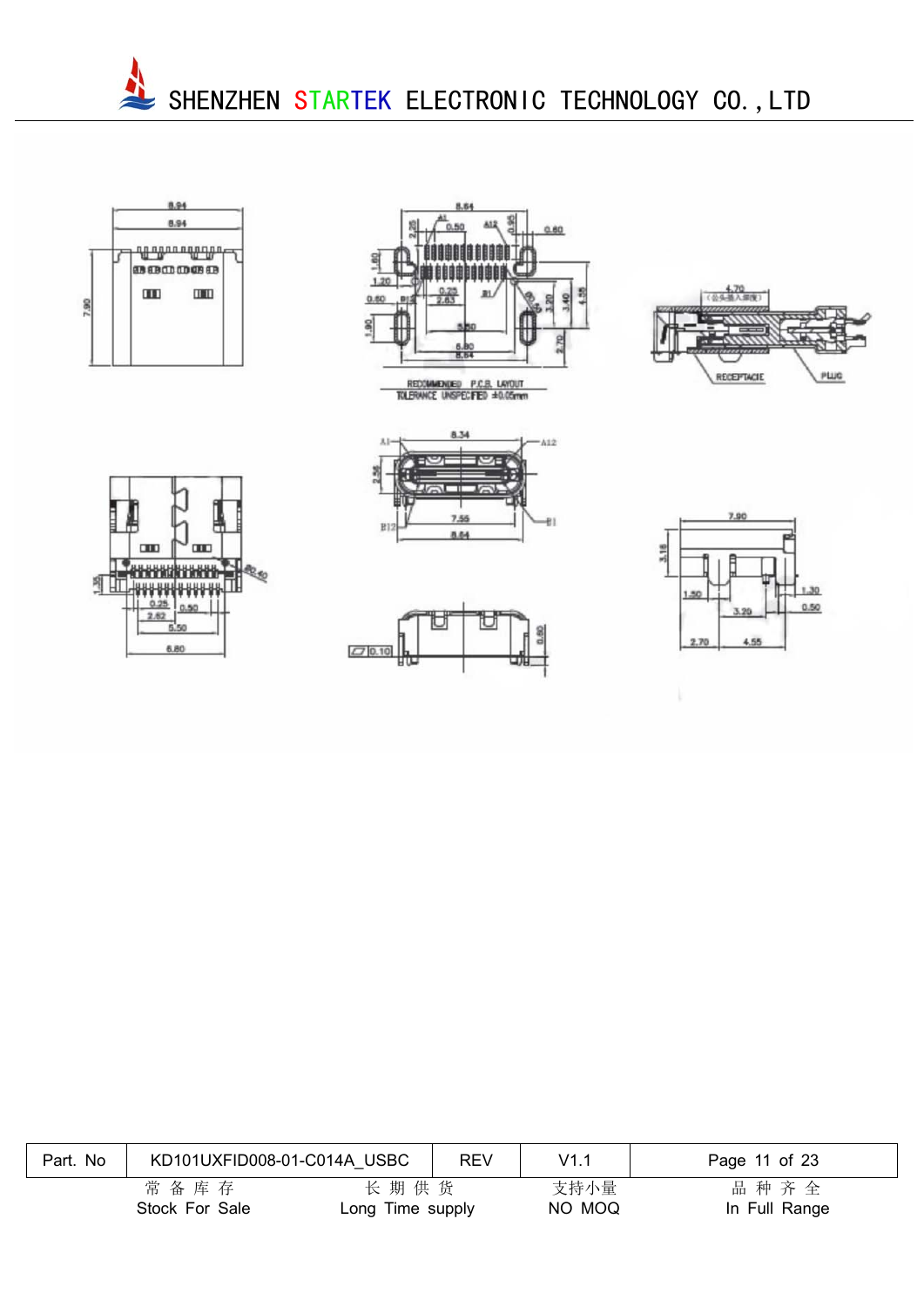

#### **2.4 Audio headphone socket PIN Define & Input Signal Connector**

| NO. | <b>SYMBOL</b> | <b>DISCRIPTION</b>         |
|-----|---------------|----------------------------|
|     | Left channel  | Audio output left channel  |
|     | Right channel | Audio output right channel |
| 3   | <b>GND</b>    | Ground                     |
|     | GND           | Ground                     |





P.C.B Layout(copper-sided view)

#### **2.5 Two speaker outputs PIN Define & Input Signal Connector**

#### note: SMT PH2.0mm spacing connector 4p

| NO. | <b>SYMBOL</b>  | <b>DISCRIPTION</b>         |  |  |
|-----|----------------|----------------------------|--|--|
|     | Left channel+  | Audio output left channel  |  |  |
|     | Left channel-  |                            |  |  |
| 3   | Right channel- |                            |  |  |
| 4   | Right channel+ | Audio output right channel |  |  |







| Part. No | KD101UXFID008-01-C014A USBC |                          | <b>REV</b> | V1.1           | Page 12 of 23         |
|----------|-----------------------------|--------------------------|------------|----------------|-----------------------|
|          | 常备库存<br>Stock For Sale      | 长期供货<br>Long Time supply |            | 支持小量<br>NO MOQ | 品种齐全<br>In Full Range |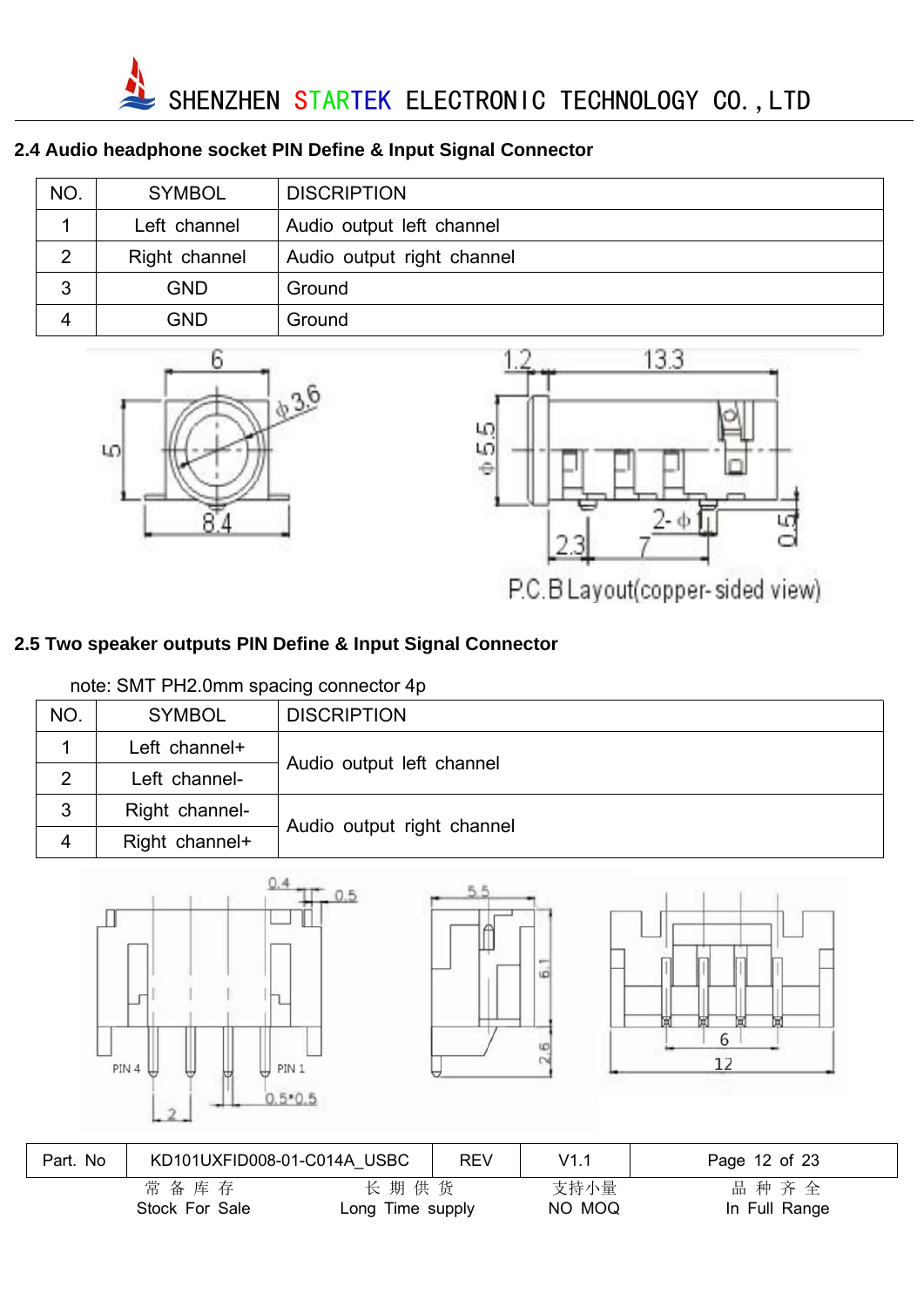

#### **3. Operating Instructions:**

- 3.1This product supports the following operating systems: Windows 10, Andriod.
- 3.2 Connect the Type-C
- 3.3 Connect the Power to micro USB.

#### **4. LCD Optical Characteristics**

#### 4.1 Optical specification

| Item                         |             | Symbol      | Condition       | Min.  | Typ.  | Max.                     | Unit. | <b>Note</b> |
|------------------------------|-------------|-------------|-----------------|-------|-------|--------------------------|-------|-------------|
| <b>Contrast Ratio</b>        |             | <b>CR</b>   | $\Theta$ =0     | 600   | 800   | $\overline{\phantom{a}}$ |       |             |
| Response time                | Rising      | $T_{R+}T_F$ | Normal viewing  | --    | 25    | 50                       | msec  |             |
|                              | Falling     |             | angle           |       |       |                          |       |             |
| Uniformity                   |             | $S(\%)$     |                 | --    | 80    | $-$                      | $\%$  |             |
|                              |             | $W_X$       |                 | 0.246 | 0286  | 0.326                    |       |             |
|                              | White       | $W_Y$       |                 | 0.281 | 0.321 | 0.361                    |       |             |
|                              |             | Rx          |                 | 0.579 | 0.619 | 0.659                    |       |             |
| <b>Color Filter</b>          | Red         | $R_Y$       |                 | 0.289 | 0.329 | 0.369                    |       |             |
| Chromacicity                 |             | $G_X$       |                 | 0.261 | 0.301 | 0.341                    |       |             |
|                              | Green       | $G_Y$       |                 | 0.560 | 0.600 | 0.640                    |       |             |
|                              |             | Bx          |                 | 0.110 | 0.150 | 0.190                    |       |             |
|                              | <b>Blue</b> | $B_Y$       |                 | 0.019 | 0.059 | 0.099                    |       |             |
|                              |             | $\Theta L$  |                 | --    | 85    | $\qquad \qquad -$        |       |             |
|                              | Hor.        | $\Theta$ R  |                 | --    | 85    | $-$                      |       |             |
| Viewing angle                |             | ΘU          | CR>10           | --    | 85    | $-$                      |       |             |
|                              | Ver.        | $\Theta$ D  |                 |       | 85    | $-$                      |       |             |
| <b>Option View Direction</b> |             |             | <b>ALL VIEW</b> |       |       |                          |       |             |

| Part. No | KD101UXFID008-01-C014A USBC |                          | <b>REV</b> | V1.1           | Page 13 of 23         |
|----------|-----------------------------|--------------------------|------------|----------------|-----------------------|
|          | 常备库存<br>Stock For Sale      | 长期供货<br>Long Time supply |            | 支持小量<br>NO MOQ | 品种齐全<br>In Full Range |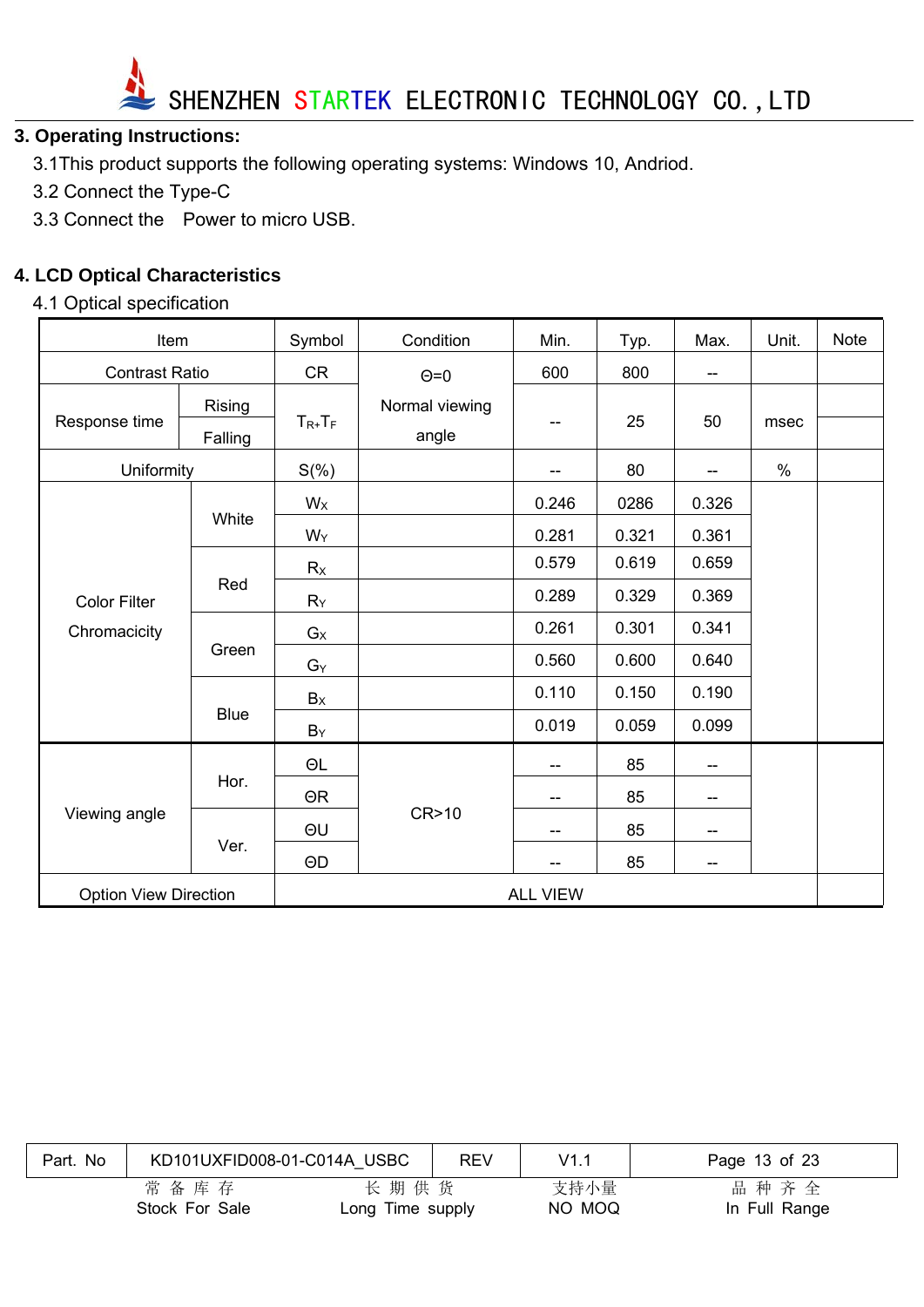

#### **5. Electrical Characteristics:**

#### **5.1 Absolute Maximum Rating**

| <b>Characteristics</b>        | <b>Symbol</b>              | Min.   | Max.  | Unit          | <b>Note</b> |
|-------------------------------|----------------------------|--------|-------|---------------|-------------|
| <b>Digital Supply Voltage</b> | VDD                        | $-0.3$ | 4.0   |               | Note1       |
| Operating temperature         | $\mathsf{T}_{\mathsf{OP}}$ | $-10$  | $+50$ | $\mathcal{C}$ |             |
| Storage temperature           | ${\sf T}_{\sf ST}$         | $-20$  | +60   | $\sim$        |             |

NOTE1: If the products are exceeding the above range, they may be permanently damaged.

#### **5.2 LED Backlight Characteristics**

The back-light system is edge-lighting type with 28 chips LED

| <b>Item</b>            | <b>Symbol</b> | Min. | Typ.  | Max. | <b>Unit</b> | <b>Note</b>         |
|------------------------|---------------|------|-------|------|-------------|---------------------|
| <b>Forward Current</b> | I⊧            | 140  | 160   |      | mA          |                     |
| <b>Forward Voltage</b> | $V_F$         | $-$  | 24    |      | V           |                     |
| <b>LCM Luminance</b>   | LV            | 400  | 450   |      | cd/m2       | Note <sub>3</sub>   |
| <b>LED</b> life time   | Hr            | $-$  | 50000 |      | Hour        | Note <sub>1,2</sub> |
| Uniformity             | Avg           | 80   |       |      | $\%$        | Note <sub>3</sub>   |

Note1: LED life time (Hr) can be defined as the time in which it continues to operate under the condition: Ta=25±3 ℃, typical IL value indicated in the above table until the brightness becomes less than 50%. Note 2: The "LED life time" is defined as the module brightness decrease to 50% original brightness at Ta=25℃ and IL=160mA. The LED lifetime could be decreased if operating IL is larger than 160mA. The constant current driving method is suggested.

| Part. No | KD101UXFID008-01-C014A USBC |                  | <b>REV</b> | V1.1   | Page 14 of 23 |
|----------|-----------------------------|------------------|------------|--------|---------------|
|          | 常备库存                        | 长期供货             |            | 支持小量   | 品种齐全          |
|          | Stock For Sale              | Long Time supply |            | NO MOQ | In Full Range |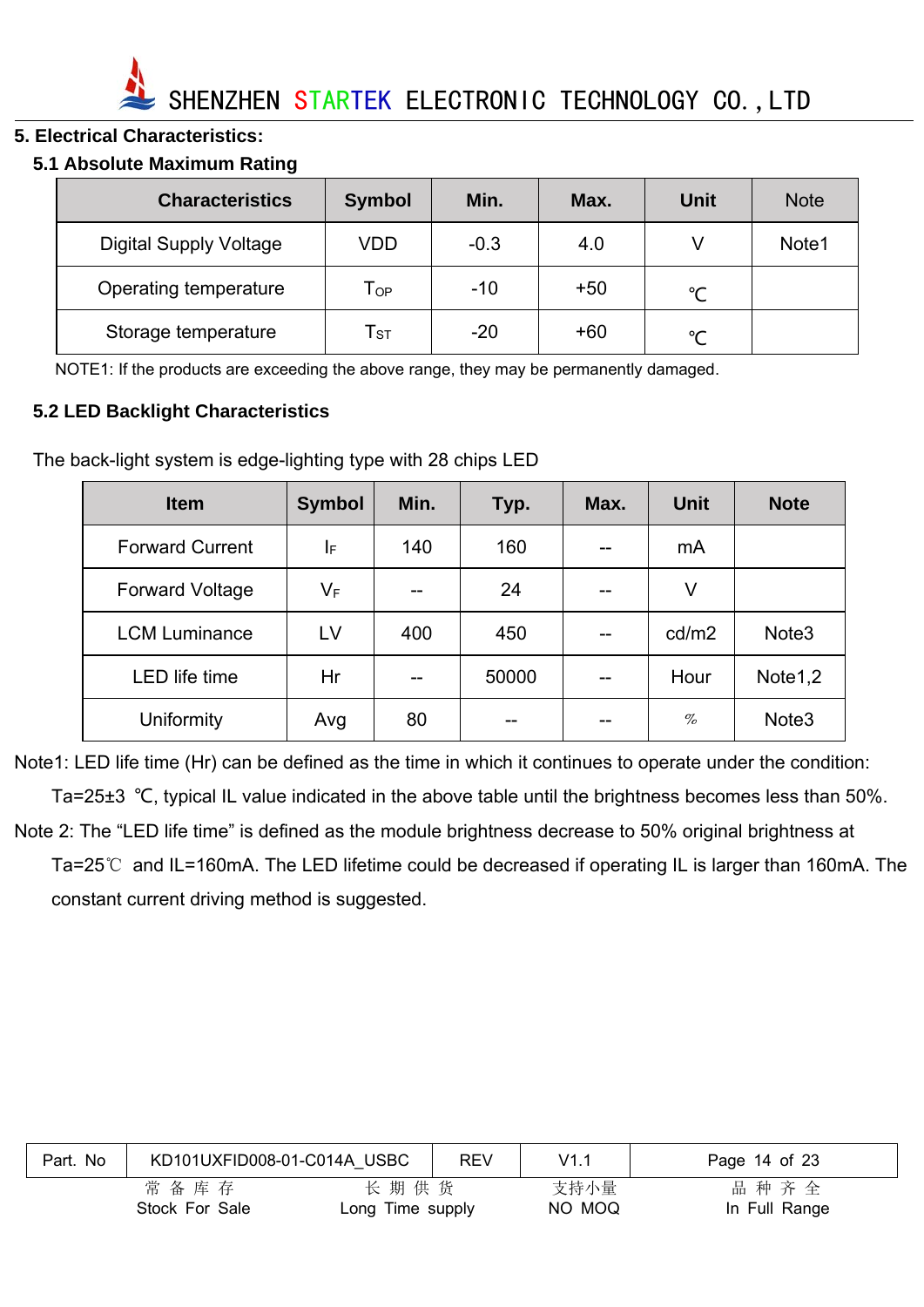

Note (3) Luminance Uniformity of these 9 points is defined as below:





Uniformity =  $\frac{\text{minimum} \text{ luminance in 9 points (1-9)}}{\text{maximum} \text{ luminance in 9 points (1-9)}}$ 

| Luminance= $\frac{10 \tan \tan \tan \tan \theta}{1000}$ | Total Luminance of 9 points |  |  |
|---------------------------------------------------------|-----------------------------|--|--|
|                                                         |                             |  |  |

| ٠ |  |
|---|--|
|   |  |

| No<br>Part. | KD101UXFID008-01-C014A USBC |                  | <b>REV</b> | V1.1   | Page 15 of 23 |
|-------------|-----------------------------|------------------|------------|--------|---------------|
|             | 常备库存                        | 长期供货             |            | 支持小量   | 品种齐全          |
|             | Stock For Sale              | Long Time supply |            | NO MOQ | In Full Range |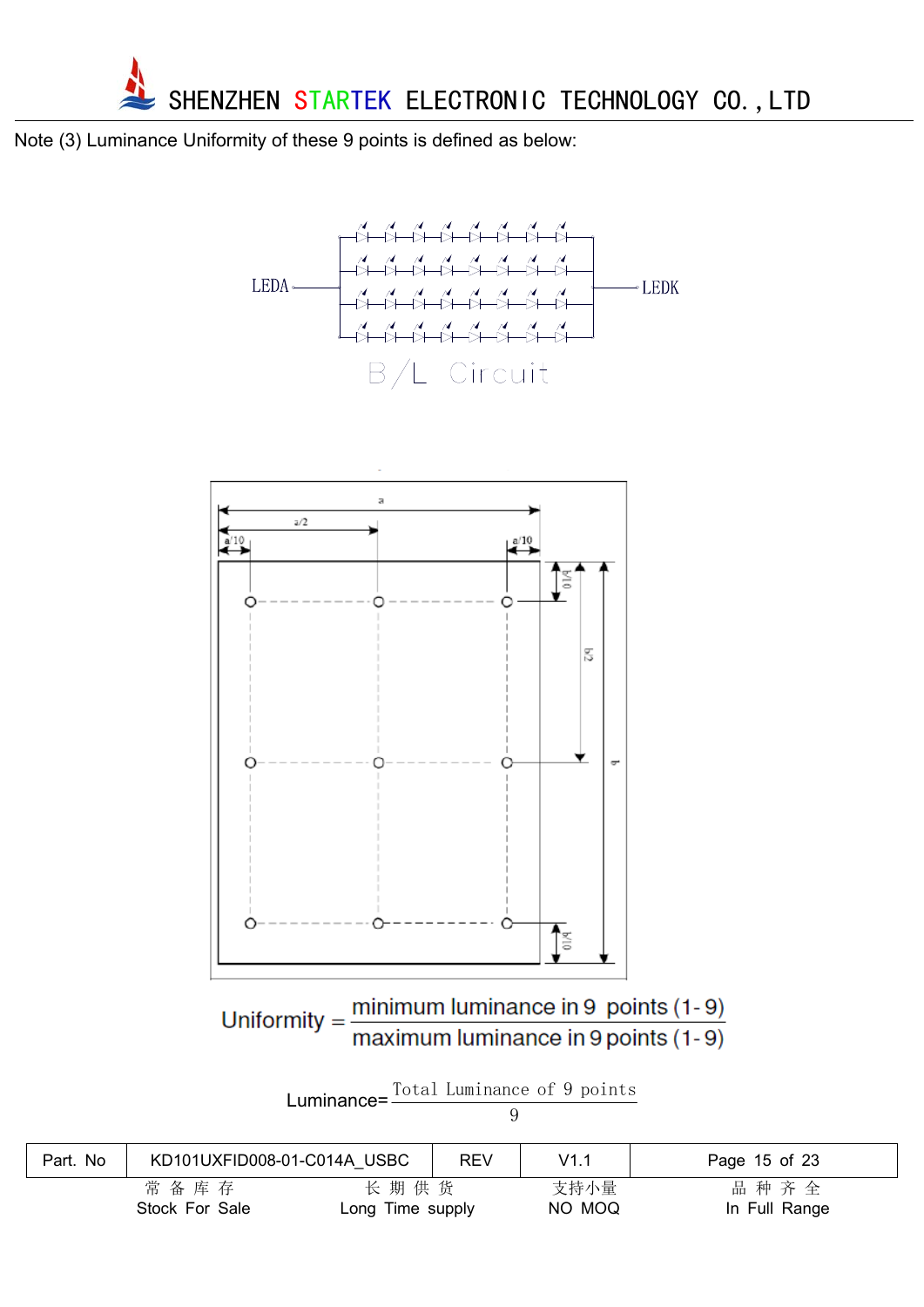

#### **6. LCD Module Out-Going Quality Level**

#### **6.1 VISUAL & FUNCTION INSPECTION STANDARD**

#### **6.1.1 Inspection conditions**

Inspection performed under the following conditions is recommended.

Temperature : 25±5℃ Humidity : 65%±10%RH Viewing Angle : Normal viewing Angle. Illumination: Single fluorescent lamp (300 to 700Lux) Viewing distance:30-50cm ক্ত



#### **6.1.2 Definition**



Zone A : Effective Viewing Area(Character or Digit can be seen)

Zone B : Viewing Area except Zone A

Zone C : Outside (Zone A+Zone B) which can not be seen after assembly by customer .)

Zone D : IC Bonding Area

Note:As a general rule ,visual defects in Zone C can be ignored when it doesn't effect product function or appearance after assembly by customer

|      |                | REV                         | V1.1                     | Page 16 of 23         |
|------|----------------|-----------------------------|--------------------------|-----------------------|
| 常备库存 |                |                             | 支持小量                     | 品种齐全<br>In Full Range |
|      | Stock For Sale | KD101UXFID008-01-C014A USBC | 长期供货<br>Long Time supply | NO MOQ                |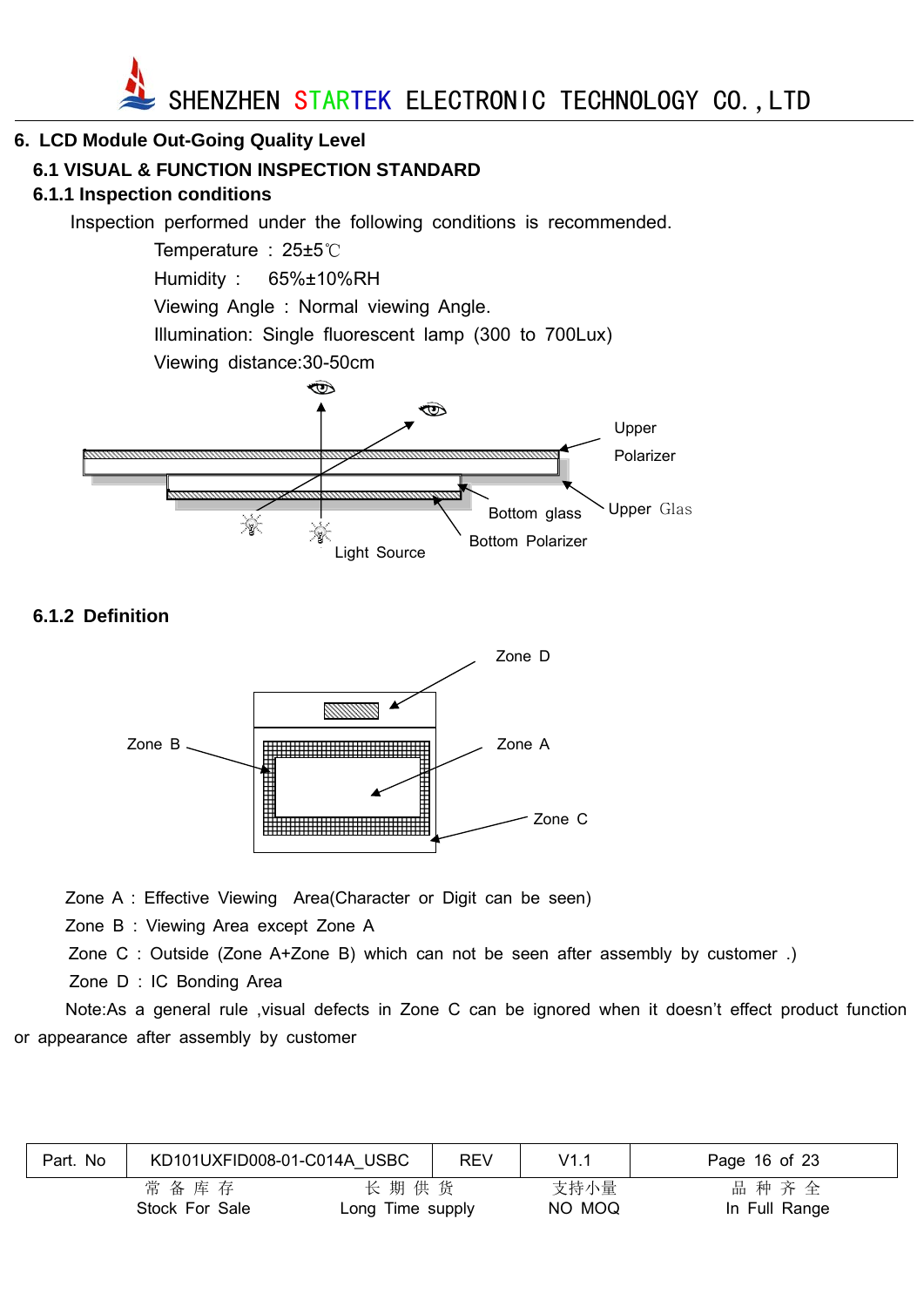

#### **6.1.3 Sampling Plan**

#### **According to GB/T 2828.1-2003 ; , normal inspection, Class** Ⅱ

AQL:

| Major defect | Minor defect |
|--------------|--------------|
| ი 65         |              |

LCD: Liquid Crystal Display , TP: Touch Panel , LCM: Liquid Crystal Module

| <b>No</b>      | Items to be inspected     | <b>Criteria</b>                                                                                                                       | <b>Classification of defect</b> |
|----------------|---------------------------|---------------------------------------------------------------------------------------------------------------------------------------|---------------------------------|
|                |                           |                                                                                                                                       | s                               |
| 1              | <b>Functional defects</b> | 1) No display, Open or miss line<br>2) Display abnormally, Short<br>3) Backlight no lighting, abnormal lighting.<br>4) TP no function | Major                           |
| $\overline{2}$ | Missing                   | Missing component                                                                                                                     |                                 |
| 3              | Outline dimension         | Overall outline dimension beyond the drawi<br>ng is not allowed                                                                       |                                 |
| 4              | Color tone                | Color unevenness, refer to limited sample                                                                                             |                                 |
| 5              | Spot Line defect          | Light dot, Dim spot, Polarizer Bubble;<br>Polarizer accidented spot.                                                                  | Minor                           |
| 6              | Soldering appearance      | Good soldering, Peeling off is not allowed.                                                                                           |                                 |
| $\overline{7}$ | LCD/Polarizer/TP          | Black/White spot/line, scratch, crack, etc.                                                                                           |                                 |

| Part. No | KD101UXFID008-01-C014A USBC |                          | <b>REV</b> | V1.1           | Page 17 of 23         |
|----------|-----------------------------|--------------------------|------------|----------------|-----------------------|
|          | 常备库存<br>Stock For Sale      | 长期供货<br>Long Time supply |            | 支持小量<br>NO MOQ | 品种齐全<br>In Full Range |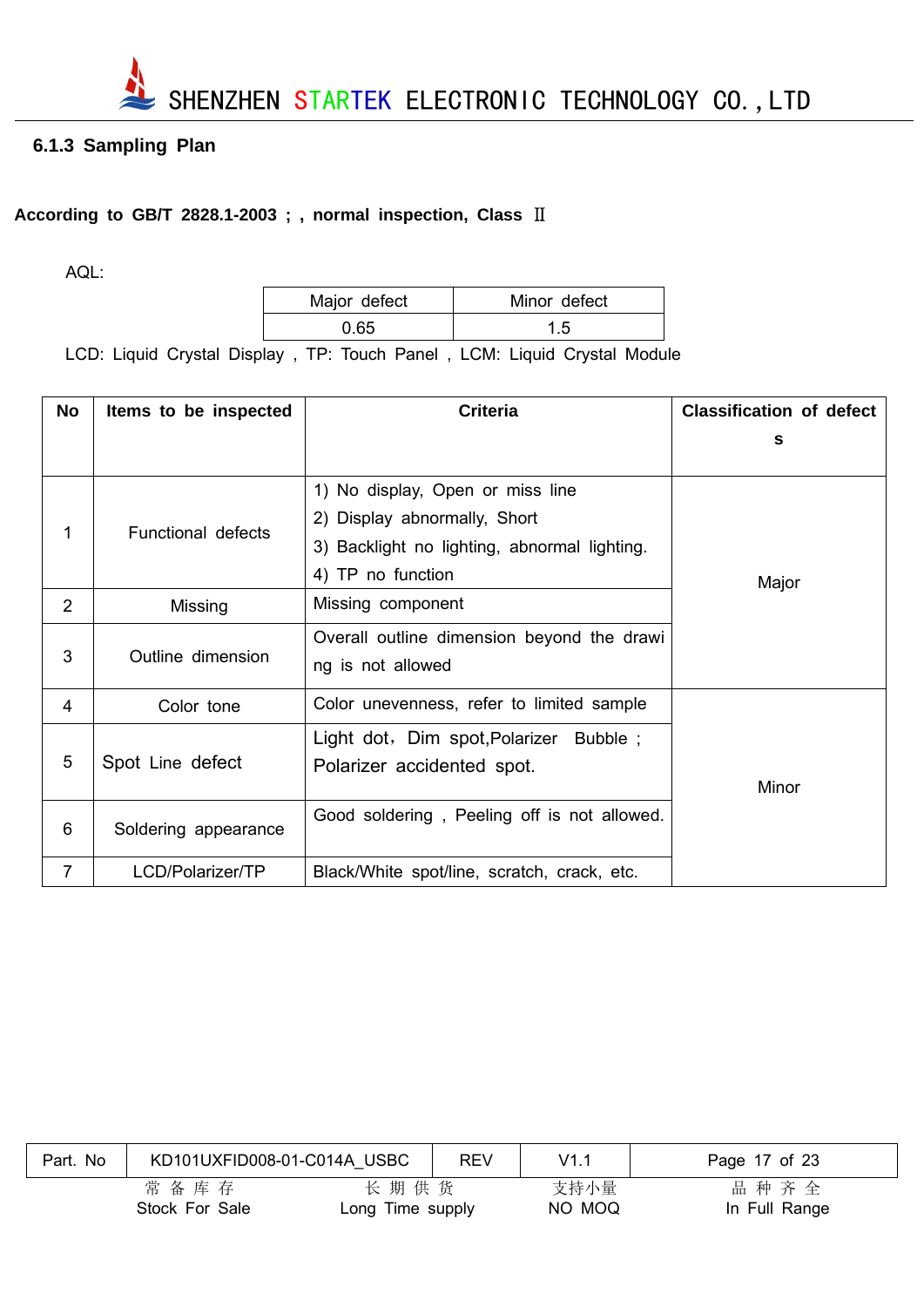

## **6.1.4 Criteria (Visual)**

| Number                                                                                       | Items                         | Criteria(mm)                                                                                                           |
|----------------------------------------------------------------------------------------------|-------------------------------|------------------------------------------------------------------------------------------------------------------------|
| LCD<br>1.0<br>Crack/Broken<br>NOTE:<br>X: Length<br>Y: Width<br>Z: Height<br>L: Length of IT | (1) The edge of LCD<br>broken | Y<br>$\boldsymbol{\mathsf{X}}$<br>Z                                                                                    |
| О,<br>T: Height of LCD                                                                       |                               | <lnner border="" line="" of="" t<br=""><math display="inline">≤3.0mm</math><br/><math>\leq</math>T<br/>he seal</lnner> |
|                                                                                              | (2)LCD corner broken          | $\mathsf{X}$<br>Y<br>Z<br>$≤3.0mm$<br>$\leq$ L<br>$\leq$ T                                                             |
|                                                                                              | (3) LCD crack                 | Crack<br>Not allowed                                                                                                   |

| Part. No | KD101UXFID008-01-C014A USBC |                          | <b>REV</b> | V1.1           | Page 18 of 23         |
|----------|-----------------------------|--------------------------|------------|----------------|-----------------------|
|          | 常备库存<br>Stock For Sale      | 长期供货<br>Long Time supply |            | 支持小量<br>NO MOQ | 品种齐全<br>In Full Range |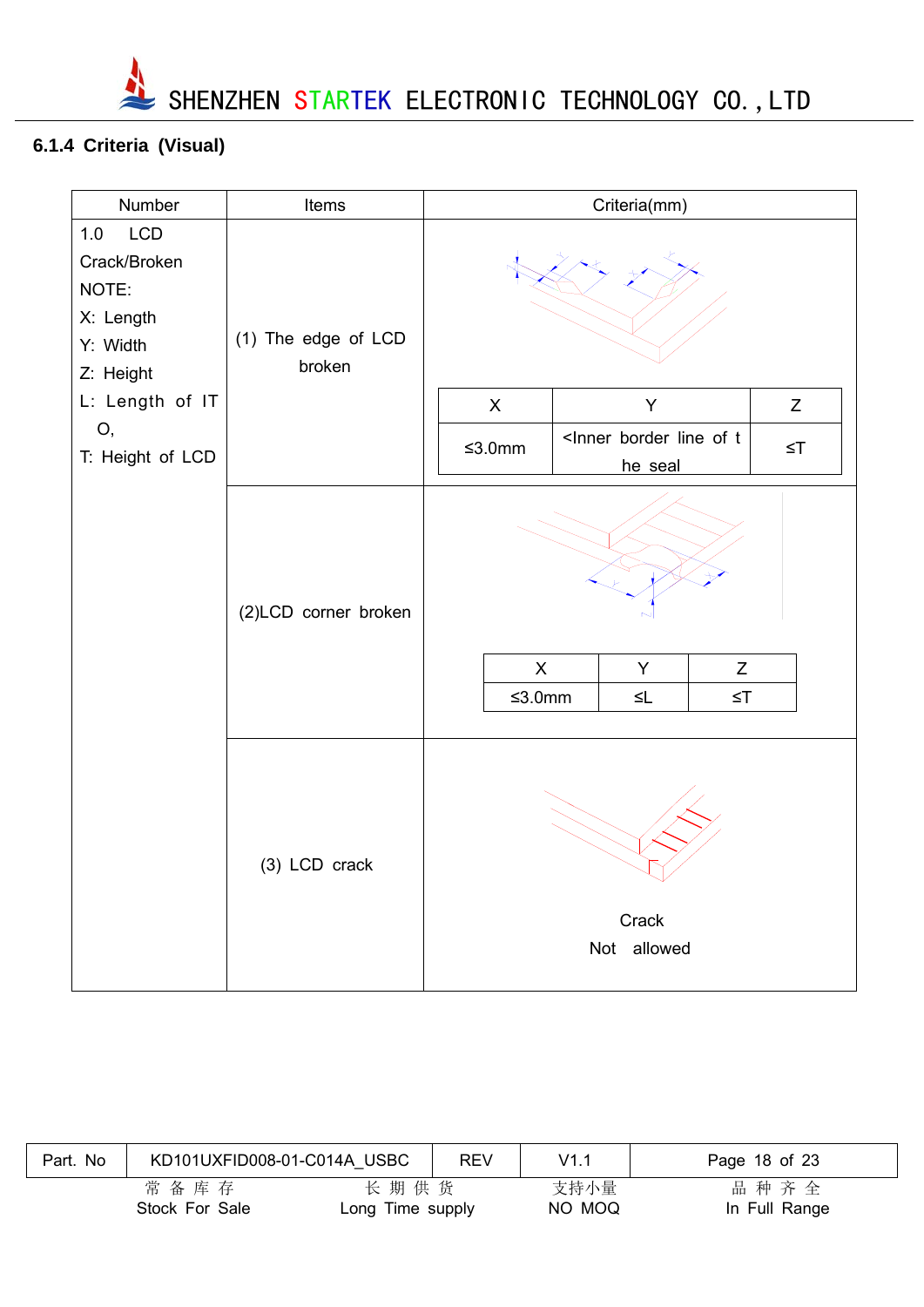**SHENZHEN STARTEK ELECTRONIC TECHNOLOGY CO.,LTD** 

|          | Spot defect                 | (1)                                                          |                          |                             | light dot (LCD/TP/Polarizer black/white spot, light dot, pinho |
|----------|-----------------------------|--------------------------------------------------------------|--------------------------|-----------------------------|----------------------------------------------------------------|
|          |                             | le, dent, stain)                                             |                          |                             |                                                                |
|          |                             | Zone                                                         |                          | Acceptable Qty              |                                                                |
|          | Y                           | Size (mm)                                                    | $\mathsf{A}$             | B                           | C                                                              |
|          |                             | $\Phi \leq 0.10$                                             | Ignore                   |                             |                                                                |
| 2.0      |                             | $0.10 < \Phi \leq 0.25$                                      | 4( distance $\geq$ 10mm) |                             |                                                                |
|          | X                           | $0.25 < \Phi \leq 0.35$                                      | 3                        |                             | Ignore                                                         |
|          |                             | Φ > 0.4                                                      | 0                        |                             |                                                                |
|          | $\Phi = (X+Y)/2$            | 2Dim spot (LCD/TP/Polarizer dim dot, light leakage, dark spo |                          |                             |                                                                |
|          |                             | t)                                                           |                          |                             |                                                                |
|          |                             |                                                              |                          | Acceptable Qty              |                                                                |
|          |                             | Zone                                                         | A                        | B                           | C                                                              |
|          |                             | Size (mm)                                                    |                          |                             |                                                                |
|          |                             | $\Phi \leq 0.1$                                              | Ignore                   |                             |                                                                |
|          |                             | $0.10 < \Phi \le 0.25$                                       | 4( distance $\geq$ 10mm) |                             | Ignore                                                         |
|          |                             | $0.25 < \Phi \leq 0.35$<br>Φ > 0.4                           | 3<br>$\overline{0}$      |                             |                                                                |
|          |                             | Polarizer accidented spot<br>$\circled{3}$                   |                          |                             |                                                                |
|          |                             | Acceptable Qty                                               |                          |                             |                                                                |
|          |                             | Zone                                                         |                          |                             |                                                                |
|          |                             | Size (mm)                                                    | A                        | B                           | $\mathsf C$                                                    |
|          |                             | $\Phi \leq 0.2$                                              |                          | Ignore                      |                                                                |
|          |                             | $0.3 < \Phi \leq 0.5$                                        |                          | 3( distance $\geq$ 10mm)    | Ignore                                                         |
|          |                             | Φ > 0.5                                                      |                          |                             |                                                                |
|          |                             | 4 Pixel bad points (light dot, Dim dot, color dot)           |                          |                             |                                                                |
|          |                             |                                                              |                          | Acceptable Qty              |                                                                |
|          |                             | Zone                                                         | A                        |                             | $\mathsf C$<br>B                                               |
|          |                             | Size (mm)                                                    |                          |                             |                                                                |
|          |                             | $\Phi \leq 0.15$                                             | Ignore                   |                             |                                                                |
|          |                             | $0.2 < \Phi \leq 0.3$                                        | 2( distance $\geq$ 10mm) |                             | Ignore                                                         |
|          |                             | Φ > 0.4                                                      | 1                        |                             |                                                                |
|          |                             | (5)<br>Polarizer<br><b>Bubble</b>                            |                          |                             |                                                                |
|          |                             | Zone                                                         |                          | Acceptable Qty              |                                                                |
|          |                             | Size (mm)                                                    | A                        | B                           | $\mathsf{C}$                                                   |
|          |                             | $\Phi \leq 0.2$                                              | Ignore                   |                             |                                                                |
|          |                             | $0.3 < \Phi \leq 0.4$                                        |                          | $4$ (distance $\geq 10$ mm) |                                                                |
|          |                             | $0.4 < \Phi \le 0.5$                                         | 3                        |                             | Ignore                                                         |
| Part. No | KD101UXFID008-01-C014A_USBC | <b>REV</b>                                                   | V1.1                     |                             | Page 19 of 23                                                  |
|          | 常备库存<br>Stock For Sale      | 长期供货<br>Long Time supply                                     | 支持小量<br>NO MOQ           |                             | 品种齐全<br>In Full Range                                          |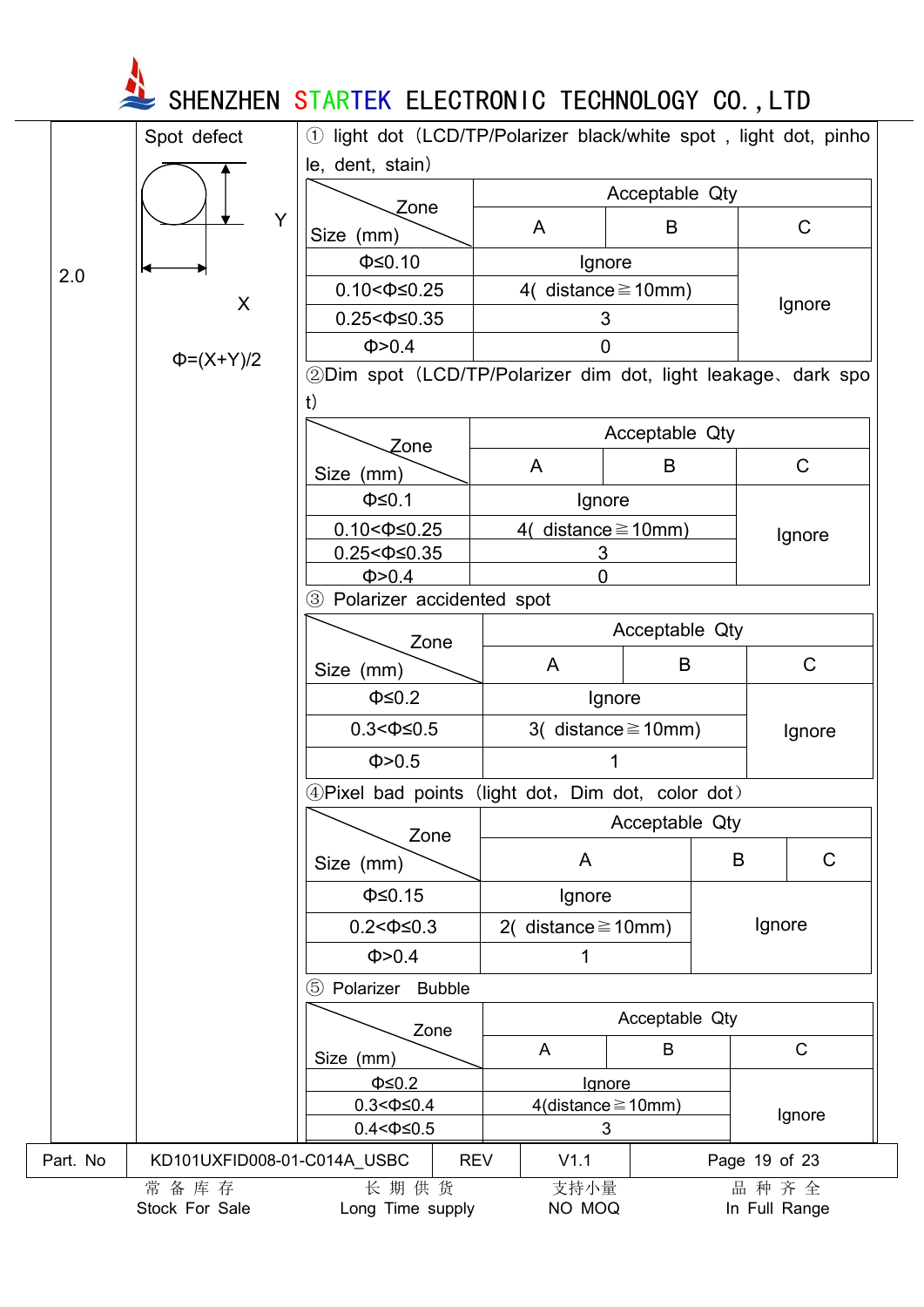SHENZHEN STARTEK ELECTRONIC TECHNOLOGY CO., LTD

|     |                                            |                                                                                                                                                                                                                                                | Length(m)    |            | Acceptable Qty |        |  |
|-----|--------------------------------------------|------------------------------------------------------------------------------------------------------------------------------------------------------------------------------------------------------------------------------------------------|--------------|------------|----------------|--------|--|
|     | Line defect (LCD/                          | Width(mm)                                                                                                                                                                                                                                      | m)           | A          | B              | C      |  |
|     | ТP                                         | $\Phi \leq 0.05$                                                                                                                                                                                                                               | Ignore       | Ignore     |                |        |  |
| 3.0 | /Polarizer backligh<br>t black/white line, | $0.05 < W \leq 0.06$                                                                                                                                                                                                                           | $L \le 5.0$  | $N \leq 3$ |                | Ignore |  |
|     | scratch, stain)                            | $0.07 < W \leq 0.08$                                                                                                                                                                                                                           | $L \leq 4.0$ | $N \leq 2$ |                |        |  |
|     |                                            | 0.08 < W<br>Define as spot defect                                                                                                                                                                                                              |              |            |                |        |  |
|     | Electronic Comp                            | Not allow missing parts, solderless connection, cold solder joint, mis<br>match, The positive and negative polarity opposite                                                                                                                   |              |            |                |        |  |
| 4.0 | onents SMT                                 |                                                                                                                                                                                                                                                |              |            |                |        |  |
| 5.0 | Display color& B<br>rightness              | 1. Color: Measuring the color coordinates, The measurement standar<br>d according to the datasheet or samples.<br>2. Brightness: Measuring the brightness of White screen, The measu<br>rement standard according to the datasheet or Samples. |              |            |                |        |  |
| 6.0 | LCD Mura                                   | By 5% ND filter invisible.                                                                                                                                                                                                                     |              |            |                |        |  |

#### Criteria ( functional items)

| <b>Number</b> | <b>Items</b>          | Criteria (mm) |
|---------------|-----------------------|---------------|
|               | No display            | Not allowed   |
| 2             | Missing segment       | Not allowed   |
| 3             | Short                 | Not allowed   |
| 4             | Backlight no lighting | Not allowed   |
| 5             | TP no function        | Not allowed   |
|               |                       |               |

| Part. No | KD101UXFID008-01-C014A USBC |                          | <b>REV</b> | V1.1           | Page 20 of 23         |
|----------|-----------------------------|--------------------------|------------|----------------|-----------------------|
|          | 常备库存<br>Stock For Sale      | 长期供货<br>Long Time supply |            | 支持小量<br>NO MOQ | 品种齐全<br>In Full Range |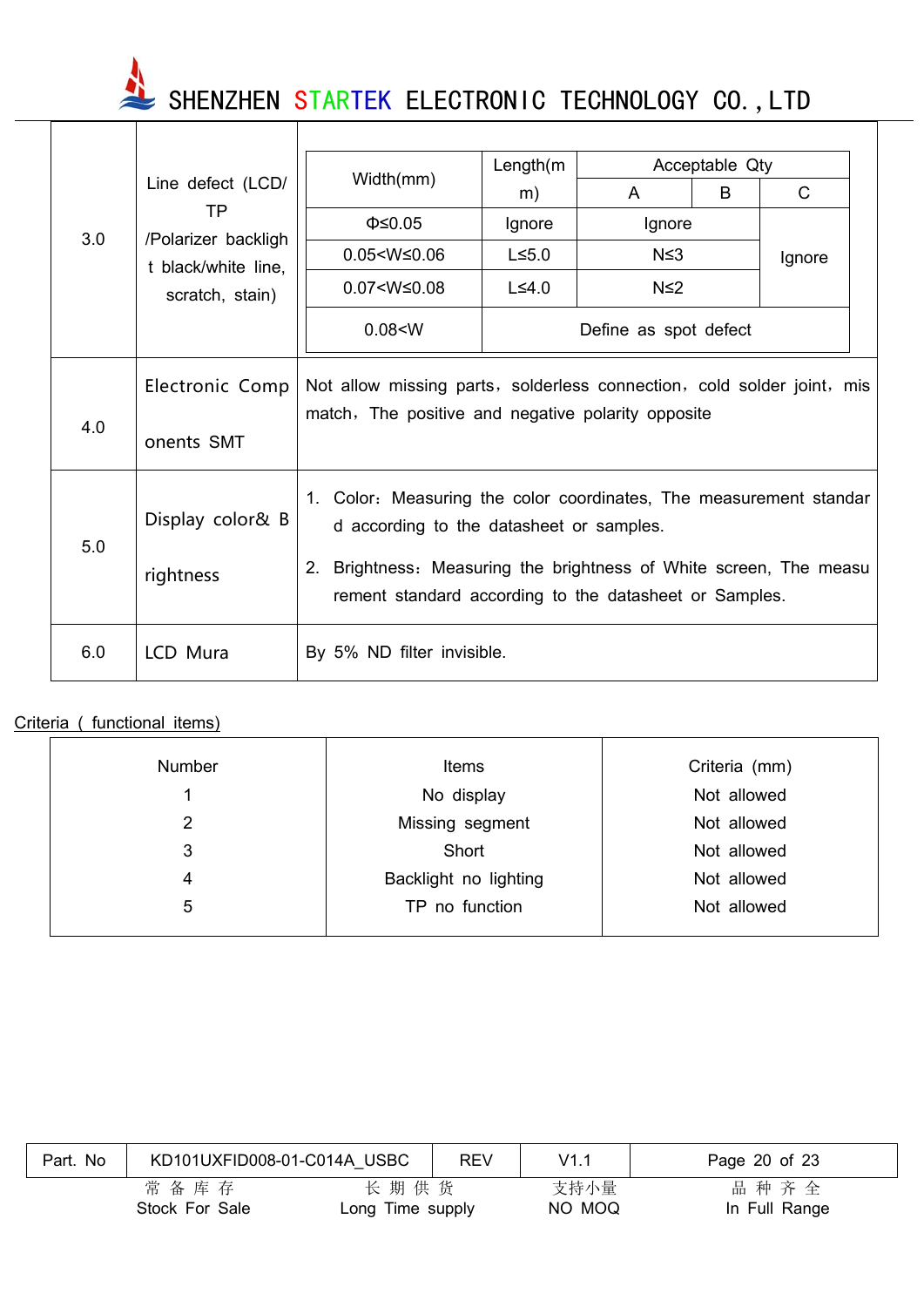

## **7. Reliability Test Results**

| <b>Item</b>                       | <b>Condition</b>                                                 | <b>Inspection after test</b>                                  |
|-----------------------------------|------------------------------------------------------------------|---------------------------------------------------------------|
| <b>High Temperature Operating</b> | 50 ℃,96H                                                         |                                                               |
| Low Temperature Operating         | $-10^{\circ}$ C, 96HR                                            |                                                               |
| <b>High Temperature Storage</b>   | 60°C, 96HR                                                       |                                                               |
| Low Temperature Storage           | $-20^{\circ}$ C, 96HR                                            | Inspection after 2~4hours                                     |
| High Temperature & High           | +60°C, 90% RH, 96 hours.                                         | storage at room temperature,<br>the sample shall be free from |
| Operating                         |                                                                  | defects:                                                      |
| Thermal Shock (Non-operation)     | $-30^{\circ}$ C,30 min $\leftrightarrow$ 80 $^{\circ}$ C,30 min, | 1. Air bubble in the LCD;                                     |
|                                   | Change time: 5min 20CYC.                                         | 2. Non-display;                                               |
| <b>ESD</b> test                   | Air: ±6KV, 5times; Contact: ±4KV, 5 times;                       | 3. Missing segments/line;                                     |
|                                   | 5points/panel.                                                   | 4. Glass crack;                                               |
|                                   |                                                                  | 5. Current IDD is twice higher                                |
|                                   | Frequency range: 10~55Hz, Stroke: 1.5mm                          | than initial value.                                           |
| Vibration (Non-operation)         | Sweep:10Hz~55Hz~10Hz 2 hours for each direction of               |                                                               |
|                                   | X.Y.Z. (6 hours for total) (Package condition).                  |                                                               |
| <b>Box Drop Test</b>              | 1 Corner 3 Edges 6 faces, 80cm (MEDIUM BOX)                      |                                                               |

Remark:

1.The test samples should be applied to only one test item.

2.Sample size for each test item is 5~10pcs.

3.For Damp Proof Test, Pure water(Resistance>10MΩ) should be used.

4.In case of malfunction defect caused by ESD damage, if it would be recovered to normal state after resetting, it would be judged as a good part.

5.Failure Judgment Criterion: Basic Specification, Electrical Characteristic, Mechanical Characteristic, Optical Characteristic.

| No<br>Part. | KD101UXFID008-01-C014A USBC |                          | <b>REV</b> | V1.1           | Page 21 of 23         |
|-------------|-----------------------------|--------------------------|------------|----------------|-----------------------|
|             | 常备库存<br>Stock For Sale      | 长期供货<br>Long Time supply |            | 支持小量<br>NO MOQ | 品种齐全<br>In Full Range |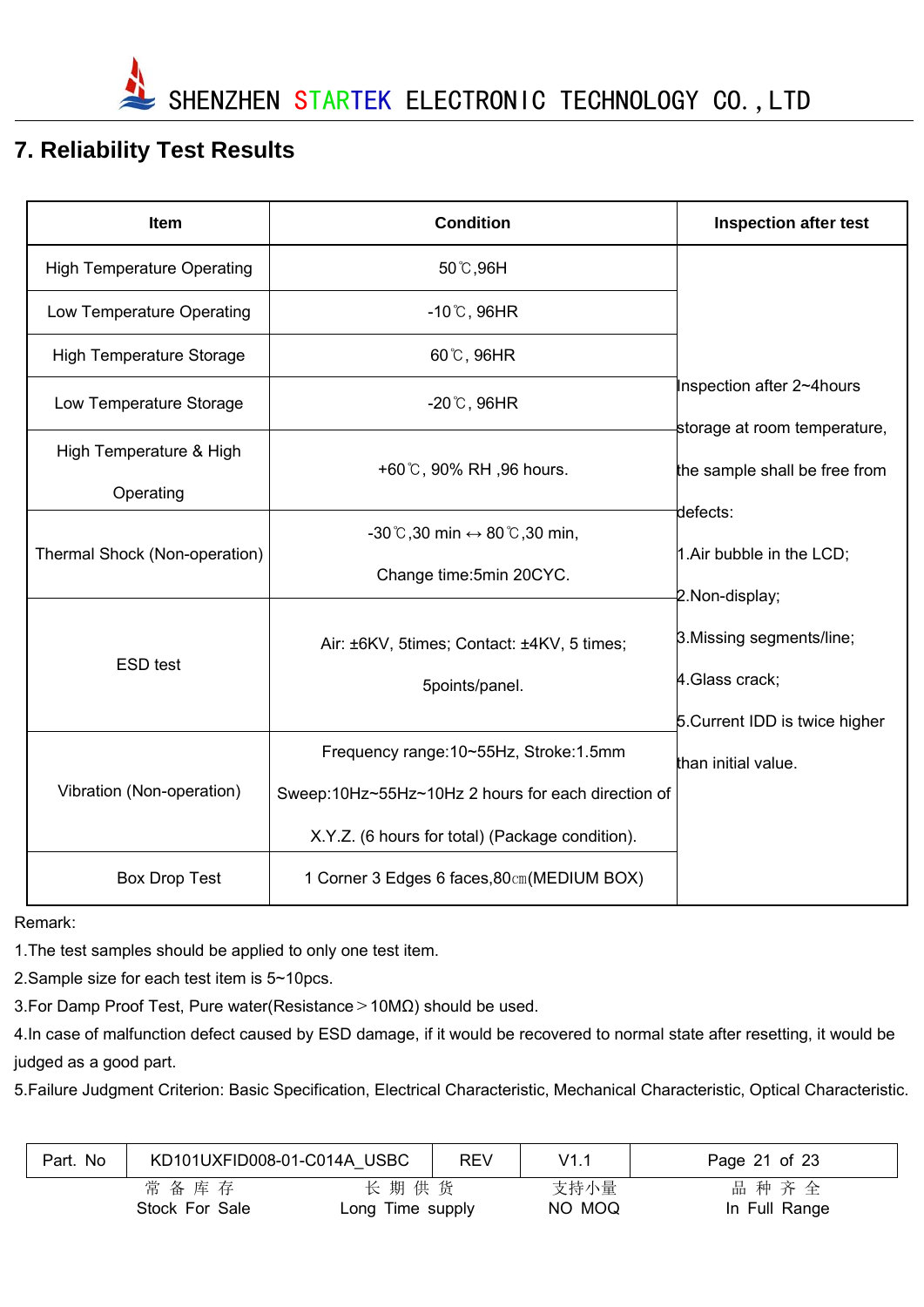

## **8. Cautions and Handling Precautions**

#### **8.1 Handling and Operating the Module**

(1) When the module is assembled, it should be attached to the system firmly.

Do not warp or twist the module during assembly work.

(2) Protect the module from physical shock or any force. In addition to damage, this may cause improper operation or damage to the module and back-light unit.

(3) Note that polarizer is very fragile and could be easily damaged. Do not press or scratch the surface.

(4) Do not allow drops of water or chemicals to remain on the display surface.

If you have the droplets for a long time, staining and discoloration may occur.

(5) If the surface of the polarizer is dirty, clean it using some absorbent cotton or soft cloth.

(6) The desirable cleaners are water, IPA (Isopropyl Alcohol) or Hexane.

Do not use ketene type materials (ex. Acetone), Ethyl alcohol, Toluene, Ethyl acid or Methyl chloride. It might permanent damage to the polarizer due to chemical reaction.

(7) If the liquid crystal material leaks from the panel, it should be kept away from the eyes or mouth. In case of contact with hands, legs, or clothes, it must be washed away thoroughly with soap.

(8) Protect the module from static; it may cause damage to the CMOS ICs.

(9) Use finger-stalls with soft gloves in order to keep display clean during the incoming inspection and assembly process.

(10) Do not disassemble the module.

(11) Protection film for polarizer on the module shall be slowly peeled off just before use so that the electrostatic charge can be minimized.

(12) Pins of I/F connector shall not be touched directly with bare hands.

(13) Do not connect, disconnect the module in the "Power ON" condition.

(14) Power supply should always be turned on/off by the item 6.1 Power On Sequence &6.2 Power Off Sequence

#### **8.2 Storage and Transportation.**

(1) Do not leave the panel in high temperature, and high humidity for a long time.

It is highly recommended to store the module with temperature from 0 to 35 ℃ and relative humidity of less than 70%

(2) Do not store the TFT-LCD module in direct sunlight.

(3) The module shall be stored in a dark place. When storing the modules for a long time, be sure to adopt effective measures for protecting the modules from strong ultraviolet radiation, sunlight, or fluorescent light.

(4) It is recommended that the modules should be stored under a condition where no condensation is allowed. Formation of dewdrops may cause an abnormal operation or a failure of the module.

In particular, the greatest possible care should be taken to prevent any module from being operated where condensation has occurred inside.

(5) This panel has its circuitry FPC on the bottom side and should be handled carefully in order not to be stressed.

| Part. No | KD101UXFID008-01-C014A USBC |                  | REV | V1.1   | Page 22 of 23 |
|----------|-----------------------------|------------------|-----|--------|---------------|
|          | 常备库存                        | 长期供货             |     | 支持小量   | 品种齐全          |
|          | Stock For Sale              | Long Time supply |     | NO MOQ | In Full Range |